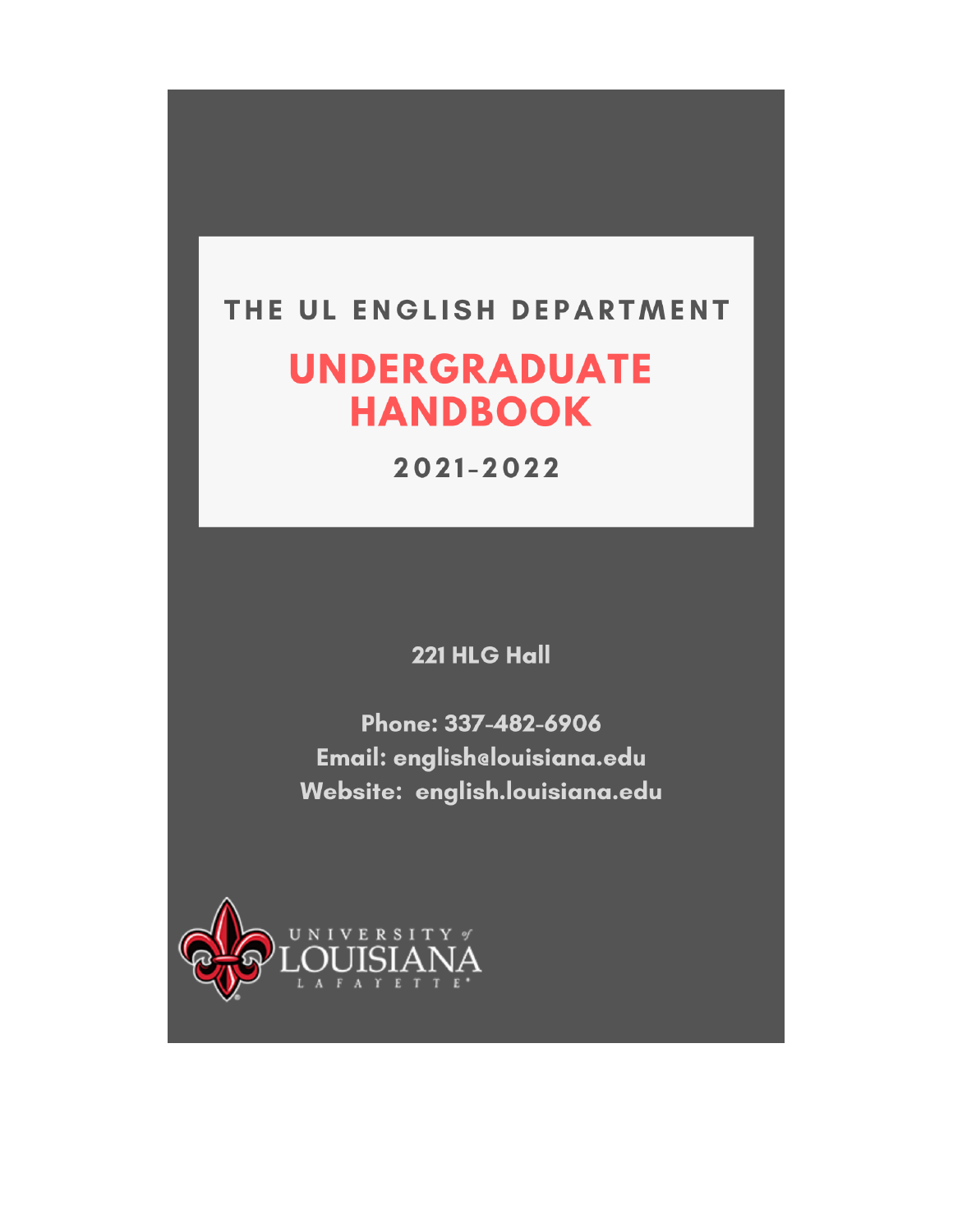## **Table of Contents**

| Attendance<br>Incompletes<br>Overrides<br><b>Placement Credit</b><br>Plagiarism<br>Reporting a Problem<br>Special Projects (Independent Studies) |  |
|--------------------------------------------------------------------------------------------------------------------------------------------------|--|
|                                                                                                                                                  |  |
|                                                                                                                                                  |  |
|                                                                                                                                                  |  |
|                                                                                                                                                  |  |
|                                                                                                                                                  |  |
|                                                                                                                                                  |  |
|                                                                                                                                                  |  |
|                                                                                                                                                  |  |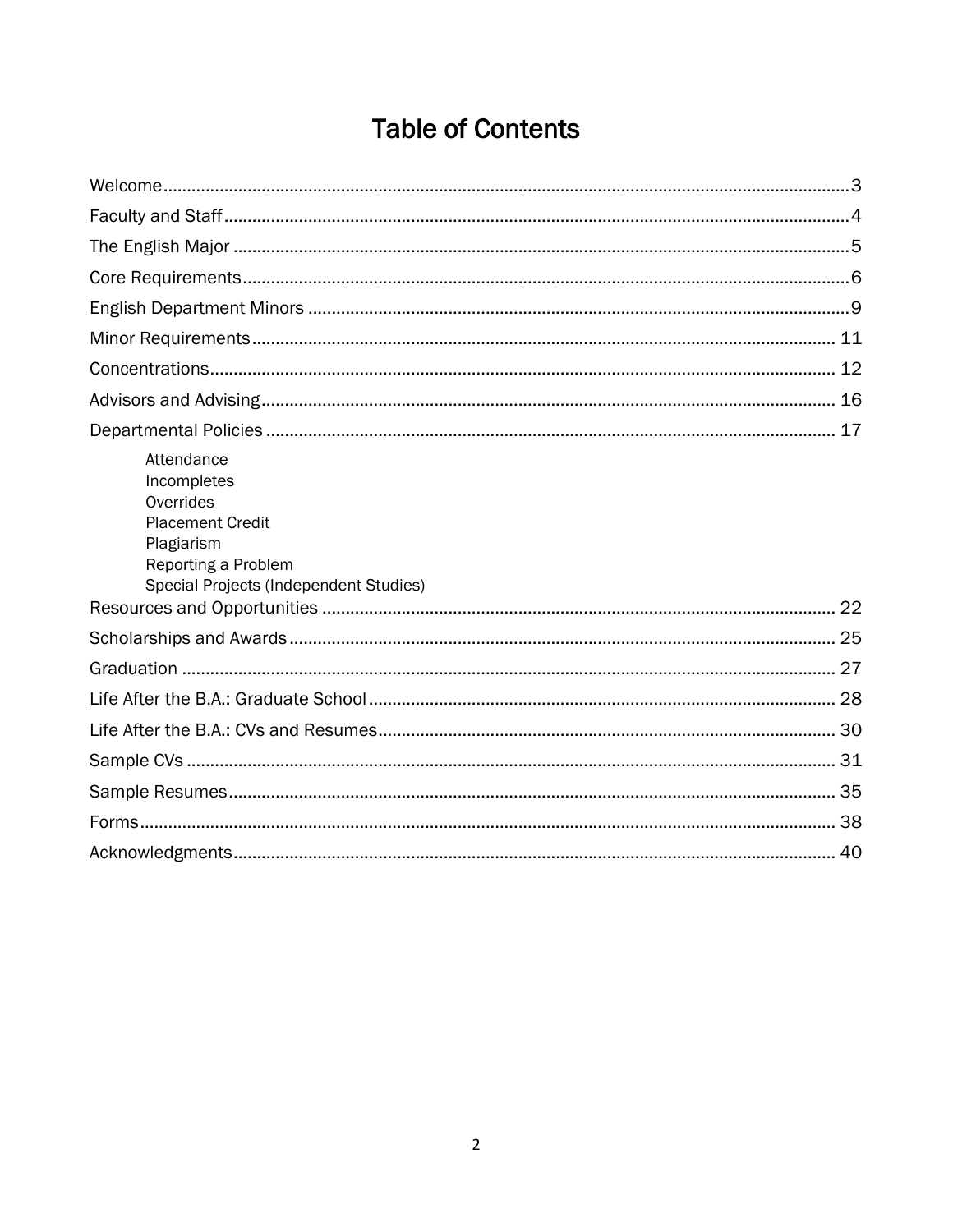## Welcome

<span id="page-2-0"></span>Welcome to the English department! You've made a great choice, because with an English degree you can do just about anything. An education in English enables you to read closely and critically, to think analytically, to write and communicate effectively, to weigh values and ethics, and to understand different peoples and cultures. All of these skills are highly sought after by employers, making English one of the most versatile and desirable degrees you can earn.

Our B.A. in English is a flexible program designed to give you the opportunity to follow your course interests, especially at the upper level. Up to 25% of the required English courses are electives, which means that you have the chance to make many of your courses fit your own personal and career interests.

You can also choose an optional concentration, which means that, if you decide to add a concentration, you'll take courses geared toward a particular field. We offer five concentrations: Creative Writing, Professional Writing, Folklore, Linguistics, and Literature.

But you do not have to choose a concentration now, or even ever. The traditional B.A. in English with no concentration will let you take courses across a variety of areas, and it is a great option for students who would like to experience a little bit of everything that our department has to offer.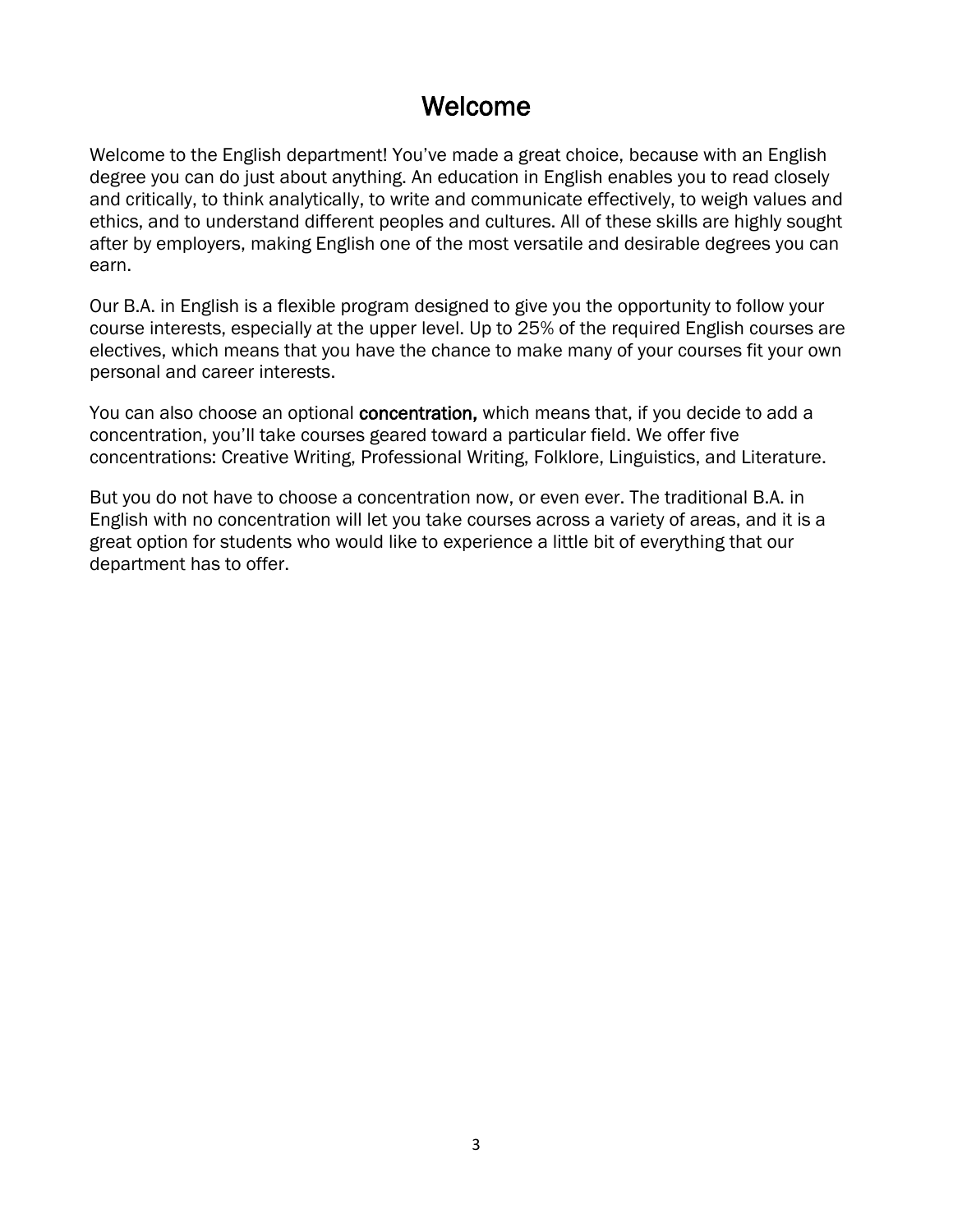## Faculty and Staff

#### <span id="page-3-0"></span>DEPARTMENT HEAD

Dr. Mark Honegger, [honegger@louisiana.edu](mailto:honegger@louisiana.edu)

The Department Head serves as an advocate for the students, faculty, and department. You may contact the department head with any general questions about the English department, coursea, or faculty at [english@louisiana.edu](mailto:english@louisiana.edu) 

#### ASSISTANT DEPARTMENT HEAD

Dr. Clancy Ratliff, [clancy@louisiana.edu](mailto:clancy@louisiana.edu)

The Assistant Department Head primarily oversees assessment, undergraduate course offerings, and transfer and placement credit. Contact the assistant head if you have any questions about credit you've received outside of UL (transfer, AP, dual-enrollment, etc.). You may also contact the assistant head with any questions about the English department, courses, or faculty at [english@louisiana.edu](mailto:english@louisiana.edu) 

#### UNDERGRADUATE STUDIES COORDINATOR

Dr. Shelley Ingram, [shelley.ingram@louisiana.edu](mailto:shelley.ingram@louisiana.edu)

Aside from your advisor, the Undergraduate Studies Coordinator will probably be the person you'll hear from the most. The coordinator will help you with questions about graduation requirements, course offerings, general education requirements, and the English major and minor. Look out for emails from the coordinator, who will update you with important information about the major, announce upcoming events and deadlines, and forward opportunities for our majors.

#### DIRECTOR OF FIRST-YEAR WRITING

Dr. Jonathan Goodwin, [jonathan.goodwin@louisiana.edu](mailto:jonathan.goodwin@louisiana.edu)

If you have questions or concerns about ENGL 101, 102, or 115, contact the Office of First-Year Writing by emailing Dr. Goodwin or stopping by their office on the second floor of Griffin.

#### ADVISORS

Advisors will help you make sure that all major, minor, and general education requirements are met. Make sure you make your appointment to see your advisor during the advising period, but also know that you can contact your advisor at any time during the academic year. You can find out who your advisor is on ULink. See the Advisors and Advising section for more information.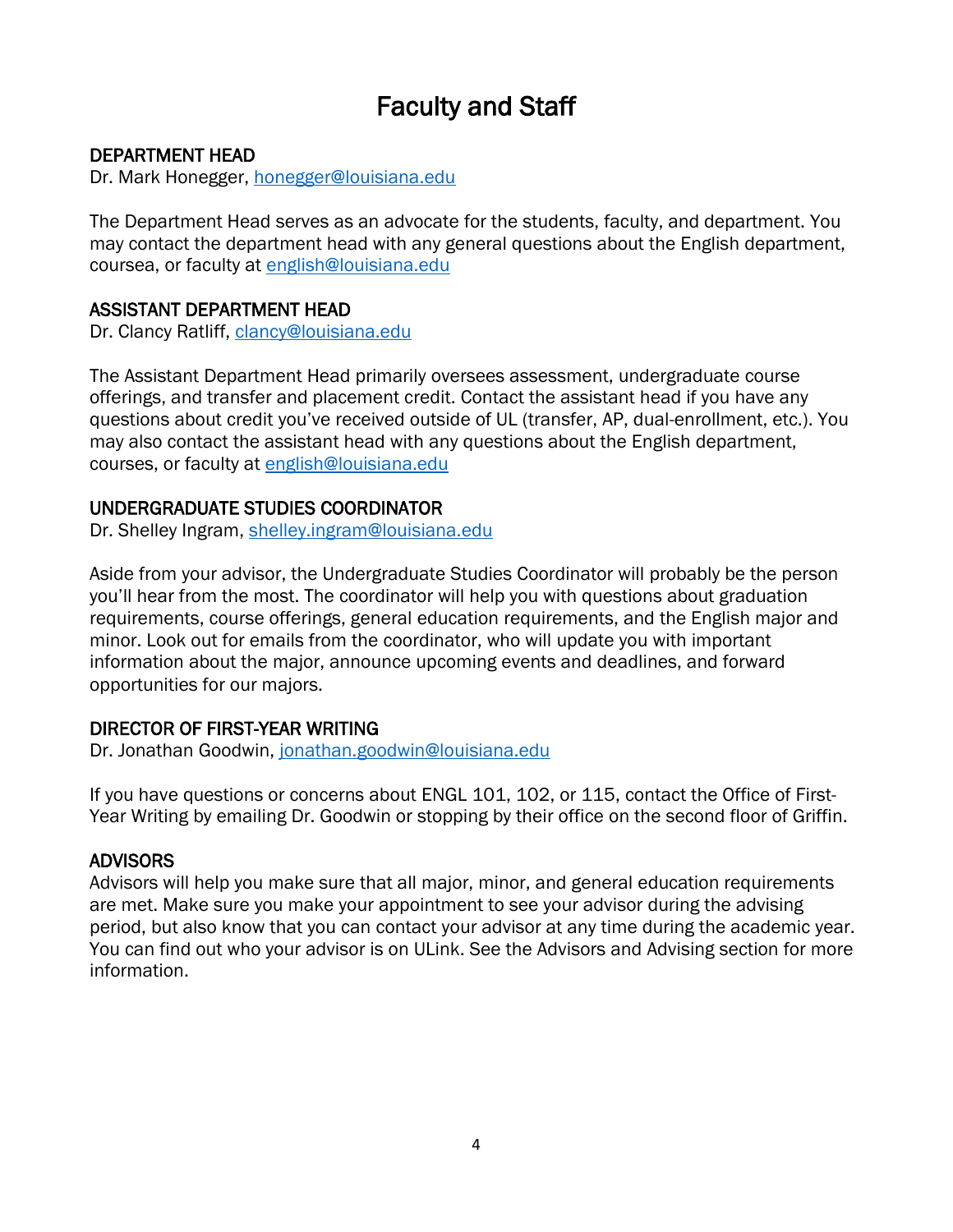## The English Major

<span id="page-4-0"></span>English offers you the opportunity to explore many dimensions of language, literature, and culture. Our faculty has expertise in everything from literature to linguistics, folklore to film, creative writing to technical writing, rhetoric to cultural studies. As an English major, you'll develop the writing, reading, research, communication, and critical skills necessary to adapt to a variety of workplace environments. The traditional English major and all concentrations have a set of shared criteria:

## English (42 hours)

- 101 and *either* 102 or 115 with a C or better
- 36 hours with a C or better at the 200-400 level. Specific courses vary among concentrations.
	- o 15 of those hours at the 400-level.
	- o A course that meets the Race & Ethnic Studies requirement
	- o 290, which is "Introduction to English Studies"
	- $\circ$  490, the senior seminar (Except for those in Professional Writing concentration, who will take 480 & 481 instead)
	- o No Ds can count for the major. However, Ds *can* count for Gen Ed and Electives courses, as long as you maintain an overall 2.0 GPA.
	- o Some courses may be repeatable for credit if the topics are different.

## General Education (33 hours)

- You can find the list of general education requirements [in the catalog.](https://catalog.louisiana.edu/preview_program.php?catoid=20&poid=9703)
- UNIV 100

## Modern Language (13 hours)

- You must have 13 hours (four courses) in a modern language (UL offers French, Spanish, German, and Arabic) OR
- You must have 12 hours (four courses) in American Sign Language + 1 additional elective hour.

## Minor (18 hours)

- You must choose from [any of the minors listed here,](https://catalog.louisiana.edu/content.php?catoid=20&navoid=7304) EXCEPT for Creative Writing or Linguistics.
- Most minors require 18 hours, though a few require more.
- If you are interested in a Secondary Education minor, speak to your advisor as soon as possible so that you can get into the minor early.

## Required Electives (14)

- 6 hours of History courses beyond the gen ed requirement
- 3 hours of Philosophy
- 5 hours of free electives (or 6 hours if language is ASL)

## TOTAL HOURS = 120, with at least 45 of those hours at the 300/400 level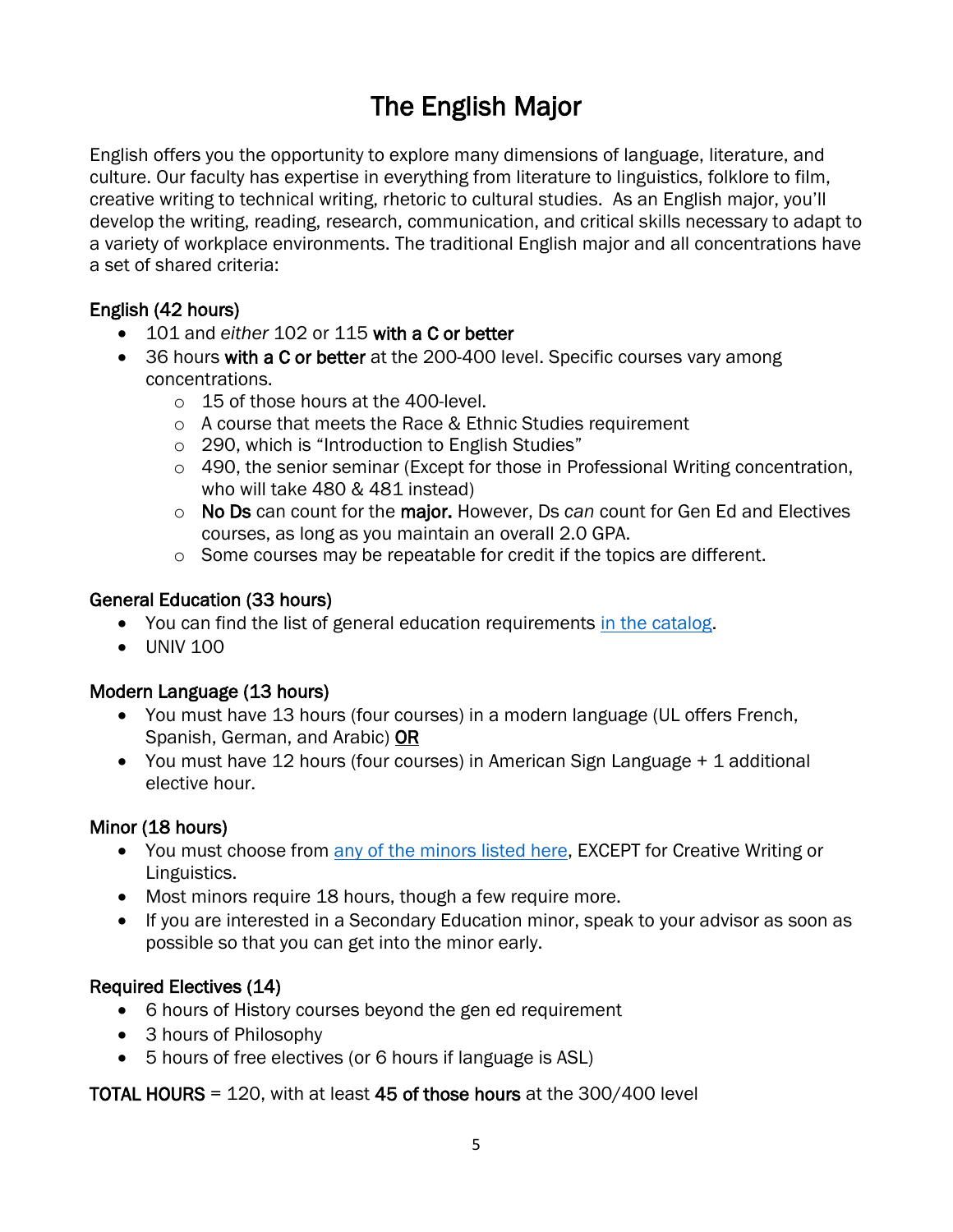## Core Requirements

#### <span id="page-5-0"></span>ENGL 290: Introduction to English Studies

Required for: All concentrations

ENGL 290 is designed as a "welcome to the major" course that will help you become successful English majors by introducing you to the department, to other English majors, and to the disciplines that contribute to the Department of English at UL. This course offers you

- a chance to learn to research techniques applicable across the sub-disciplines of English,
- the opportunity to explore each of the concentrations offered within the English major: Creative Writing, Folklore, Linguistics, Literature, and Professional Writing.

#### ENGL 480/481: Professional Design Studio I & II

Required for: Professional Writing

This two-semester series is the senior seminar for those in the Professional Writing concentration. These are project-based courses that allow you to chart your own learning pathway as a professional writer.

#### ENGL 490: Senior Seminar

Required for: English, Creative Writing, Folklore, Linguistics, and Literature

In this class, you'll synthesize work from your years at UL to address a substantive research question in an analytic and creative project. Guided by your instructor, you'll have the opportunity to focus intensively on your own ideas and your own writing.

#### Race & Ethnic Studies

Required for: All concentrations

This requirement will draw upon many of the disciplines represented in the UL English department to introduce you to the literary, sociocultural, intellectual, and historical experiences that inform the construction of racial and cultural identities in the US and/or around the world. These courses will also ask you to think deeply and critically about antiracist literature and reading practices.

Courses that always fulfill this requirement: HUMN 200: Introduction to Black and African Diaspora Studies ENGL 211:02, Black Literature and Culture ENGL 211:03, Decolonizing Indigenous Literatures ENGL 321: World Lit I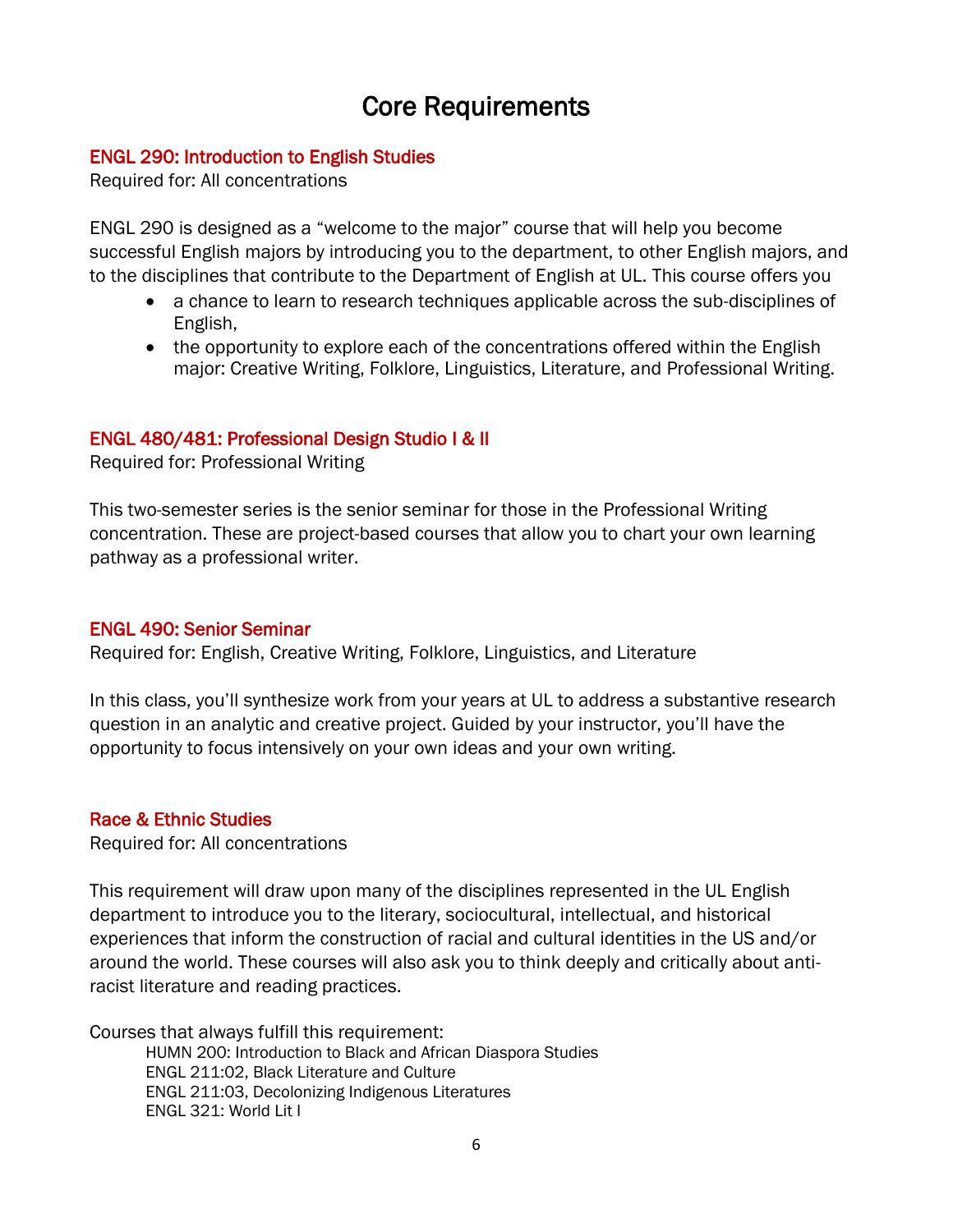ENGL 322: World Lit II ENGL 371: Introduction to Ethnic Literatures ENGL 433: Approaches to African American Literature

Additional courses will fulfill this requirement on a semester-by-semester basis. There will be a list generated every semester before advising and stored on the English majors Moodle page.

#### Pre-1800

Required for: English, Linguistics, Literature

The pre-1800 requirement for those in the designated concentrations asks you to immerse yourself in the world of early American, British, and other literatures and cultures.

Courses that always fulfill this requirement: ENGL 402: Survey of Old English Literature ENGL 403: English Novel I ENGL 406: Survey of Restoration and Eighteenth Century British Literature ENGL 411: English Literature of the Sixteenth Century ENGL 412: Elizabethan and Jacobean Drama ENGL 413: Chaucer ENGL 414: Milton ENGL 416: Restoration and Eighteenth Century Literature and Culture ENGL 417: Survey of Medieval English Literature ENGL 423: Shakespeare: The Early Plays ENGL 424: Shakespeare: The Later Plays ENGL 426: English Literature of the Seventeenth Century ENGL 437: American Literature to 1865 ENGL 441: Restoration and Eighteenth Century Drama ENGL 457: Classical Rhetoric

#### Major Figures

Required for: English, Creative Writing, Folklore, Literature

While our curriculum in general provides a breadth of study in English languages and literatures, this class encourages depth by taking you on a deep dive into the work and world of one or two major artists.

Courses that always fulfill this requirement:

ENGL 413: Chaucer ENGL 414: Milton ENGL 423: Shakespeare: The Early Plays ENGL 424: Shakespeare: The Later Plays ENLG 496: Major Literary Figures (Content varies. Recent courses have focused on Toni Morrison, Daniel Defoe, and Jesmyn Ward)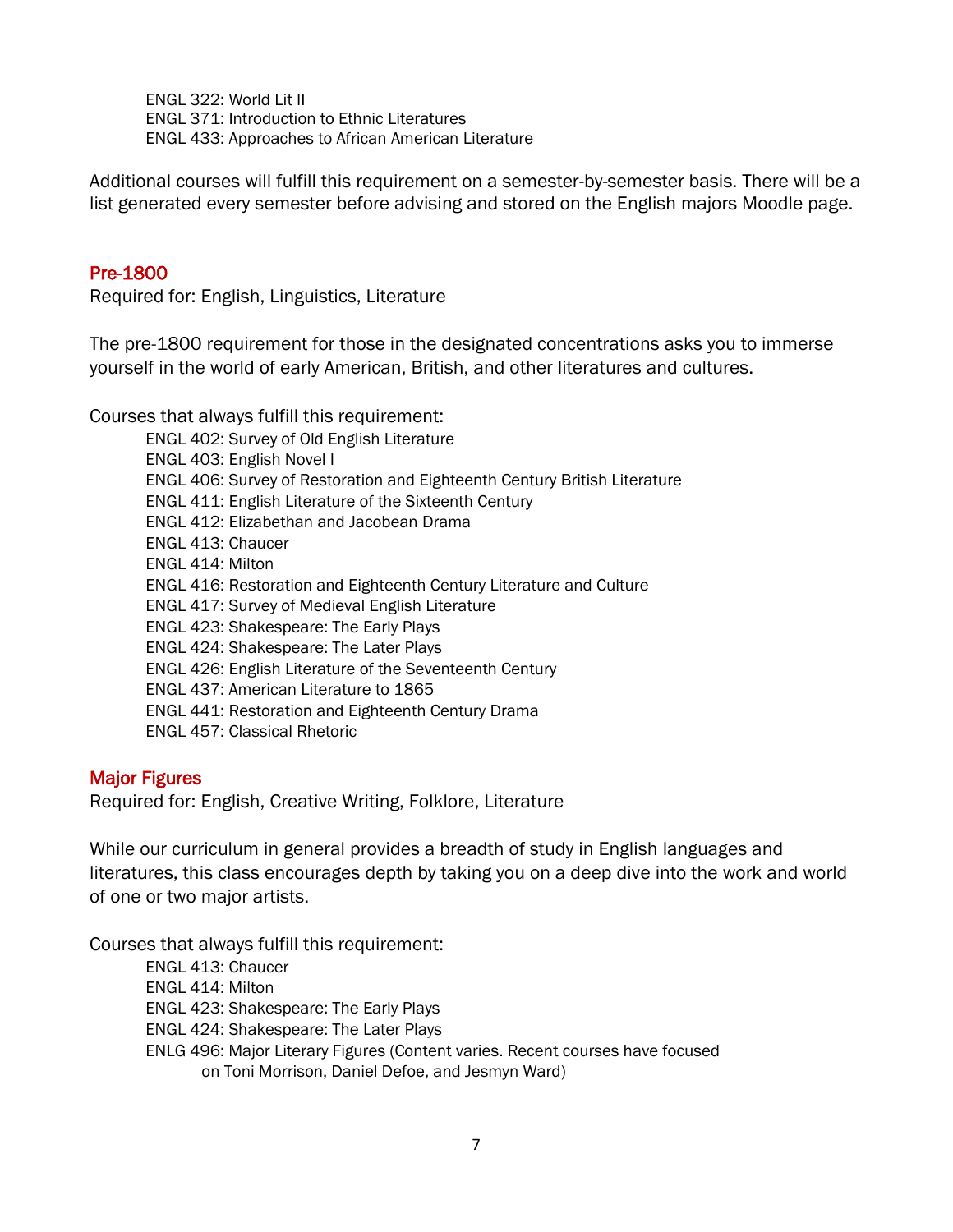Additional courses will fulfill this requirement on a semester-by-semester basis. There will be a list generated every semester before advising and stored on the English majors Moodle page. 400-level courses

Required for: All concentrations

Every English major, no matter your concentration, must have a total of 15 hours of 400-level English courses. This will include 490 or 480/81 and any of the pre-1800 or Major Figures courses.

|                  | <b>ENGL 290</b> | <b>ENGL 490</b> | Race &<br><b>Ethnic</b><br><b>Studies</b> | Pre-1800     | Major<br><b>Figures</b> | 15 hours<br>of 400 |
|------------------|-----------------|-----------------|-------------------------------------------|--------------|-------------------------|--------------------|
| English          |                 |                 |                                           |              | ✔                       |                    |
| Creative Writing | $\checkmark$    | ✓               | $\checkmark$                              |              | ✓                       | ✔                  |
| Folklore         | ✓               | ✓               | ✓                                         |              | ✓                       | ✓                  |
| Linguistics      | ✓               | $\checkmark$    | $\checkmark$                              | $\checkmark$ |                         | ✓                  |
| Literature       |                 | ✓               | ✓                                         | ✓            | ✓                       |                    |
| Prof Writing     | ✓               | 480/81          | $\checkmark$                              |              |                         | $\checkmark$       |

#### **Table of Requirements per Concentration**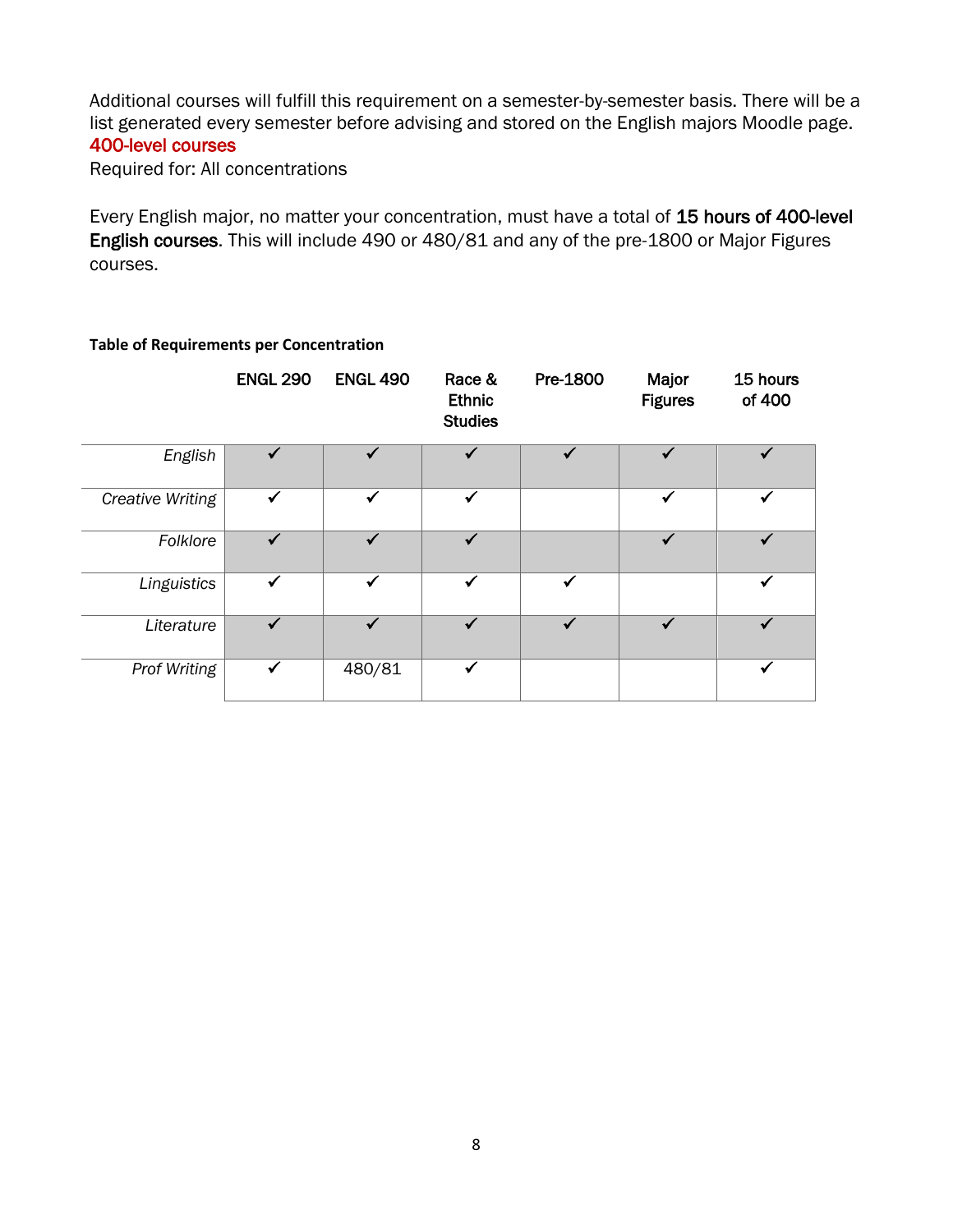## English Department Minors

## <span id="page-8-0"></span>Minor in English

- You must have 18 credit hours with at least 6 credit hours at the 300/400 level. If you are a transfer student, at least 6 hours must be taken at UL Lafayette.
- You may choose from any 200-400 level ENGL courses
- ENGL 101, ENGL 102, and ENGL 115 do not apply to the minor
- English majors with a concentration *cannot* also minor in English

## Minor in Creative Writing

- You must have 18 credit hours with at least 6 credit hours at the 300/400 level. If you are a transfer student, at least 6 hours must be taken at UL Lafayette.
- You must take ENGL 223 Introduction to Creative Writing
- Choose *at least* 6 credit hours (two courses) from the following list:
	- o ENGL 325 Creative Writing-Fiction
	- o ENGL 326 Creative Writing-Poetry
	- o ENGL 327 Creative Writing-Drama
	- o ENGL 328 Creative Writing-Non-Fiction
	- o ENGL 360 Advanced Writing
- Choose at least 3 credit hours (one course) from the following list:
	- o ENGL 409G Special Topics in Creative Writing
	- o ENGL 410G Advanced Creative Writing Workshop
- Choose *no more than* 6 credit hours (2 courses) from the following:
	- o Any non-creative writing ENGL 300/400 course
- English majors *cannot* minor in Creative Writing.

## Minor in Linguistics

- You must have 18 credit hours with at least 6 credit hours at the 300/400 level. If you are a transfer student, at least 6 hours must be taken at UL Lafayette.
- You must take ENGL 351 Introduction to Linguistics
- Choose 15 credit hours (five courses) from the following:
	- o ENGL 352 English Grammar and Usage
	- o ENGL 353 Advanced English Grammar
	- o ENGL 405G History of the English Language
	- o ENGL 425G Semantics
	- o ENGL 452G Language, Culture and Society
	- o ENGL 455G Topics in Linguistics
	- o ENGL 458G Investigating Text and Talk
- Note: Three hours of a foreign language may also be used to satisfy this requirement. Courses from related departments may be used to satisfy this requirement with permission of the Dean of Liberal Arts in consultation with the linguistics faculty.
- English majors *cannot* minor in Linguistics.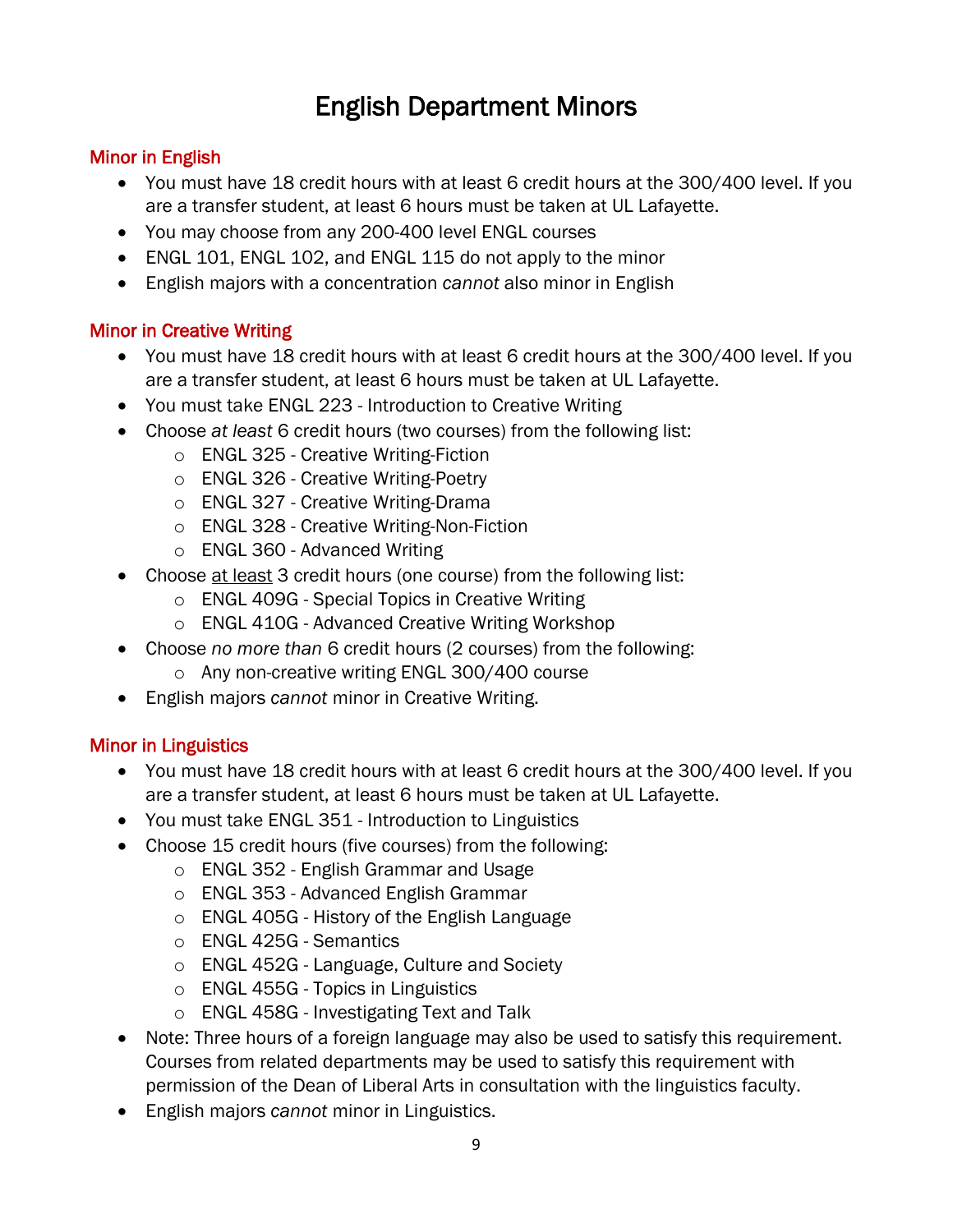## INTERDISCIPLINARY MINORS

## Minor in Professional Writing

- You must have 18 credit hours with at least 6 credit hours at the 300/400 level. If you are a transfer student, at least 6 hours must be taken at UL Lafayette.
- English majors who would like to minor in Professional Writing should speak to Dr. Randy Gonzales [\(randy.gonzales@louisiana.edu\)](mailto:randy.gonzales@louisiana.edu) for help navigating the minor requirements.
- You can find a link of acceptable courses for the minor at [this link.](https://catalog.louisiana.edu/preview_program.php?catoid=20&poid=9624)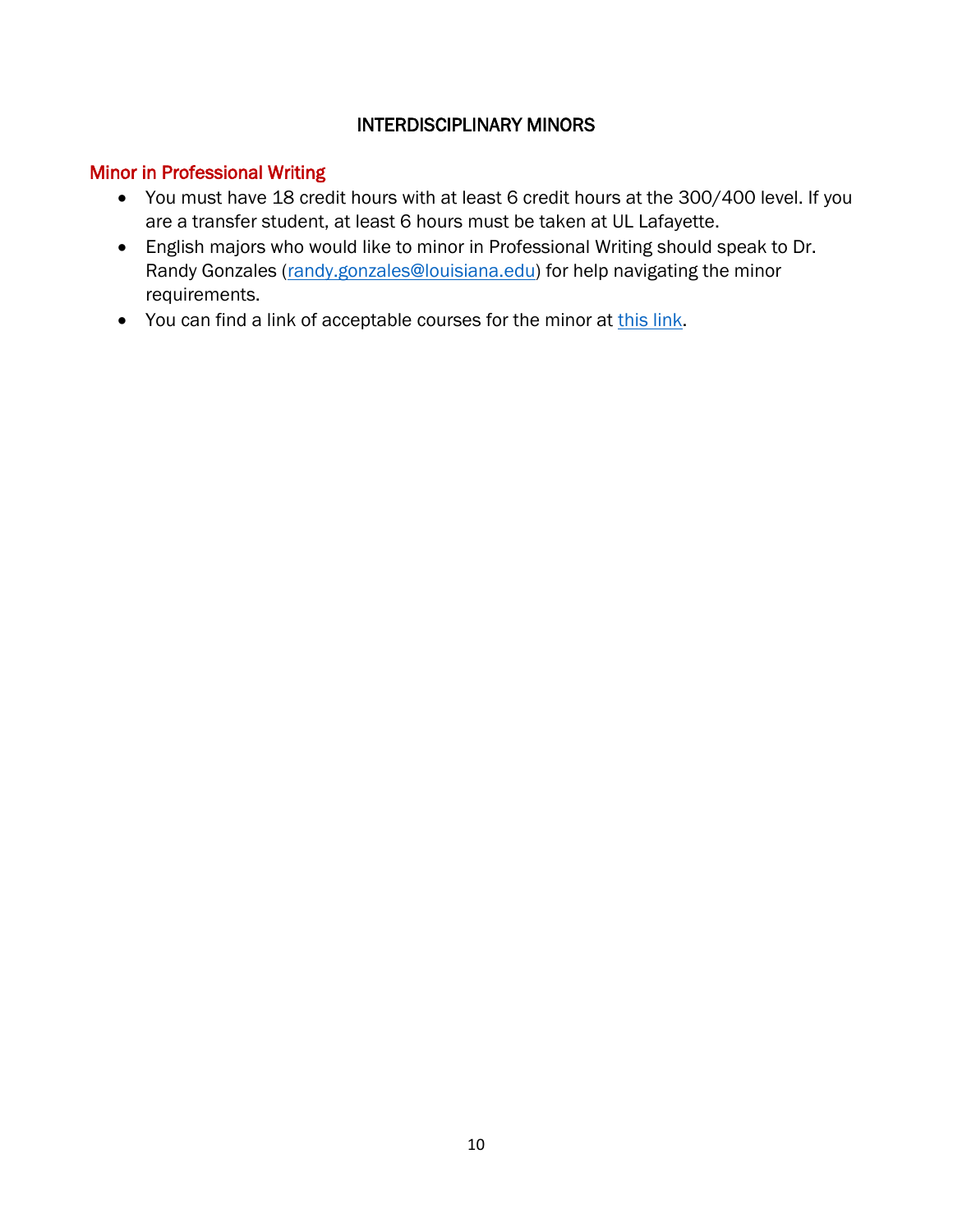## Minor Requirements

## <span id="page-10-0"></span>Declaring your Minor

Once you choose your minor [from this list,](https://catalog.louisiana.edu/content.php?catoid=20&navoid=7304) you should declare it as soon as possible. If you have under 60.0 hours (freshman or sophomore), you'll need to go to the Academic Success Center (Lee Hall Rm. 116) to get this form. If you have 60.0 hours or above (junior or senior), you can walk downstairs to the Liberal Arts office, HLG 101.

## Minor Requirements

- Your minor will require at least 18 hours.
- You must maintain a 2.0 GPA in your minor, and only one D is allowed to count toward the minor.
- If the minor is in an area that is already part of our curriculum (for example, History or Modern Languages), then those hours fulfill both the minor and the curriculum requirements. However, since the hours will *not count twice*, make sure that you have enough electives to fulfill the 120 total hour requirements.
- You can never count an ENGL course toward both your major and your minor. If you choose the Professional Writing minor, for example, you'll need to focus on taking courses outside of English. Same with Modern and Medieval Studies and other interdisciplinary minors.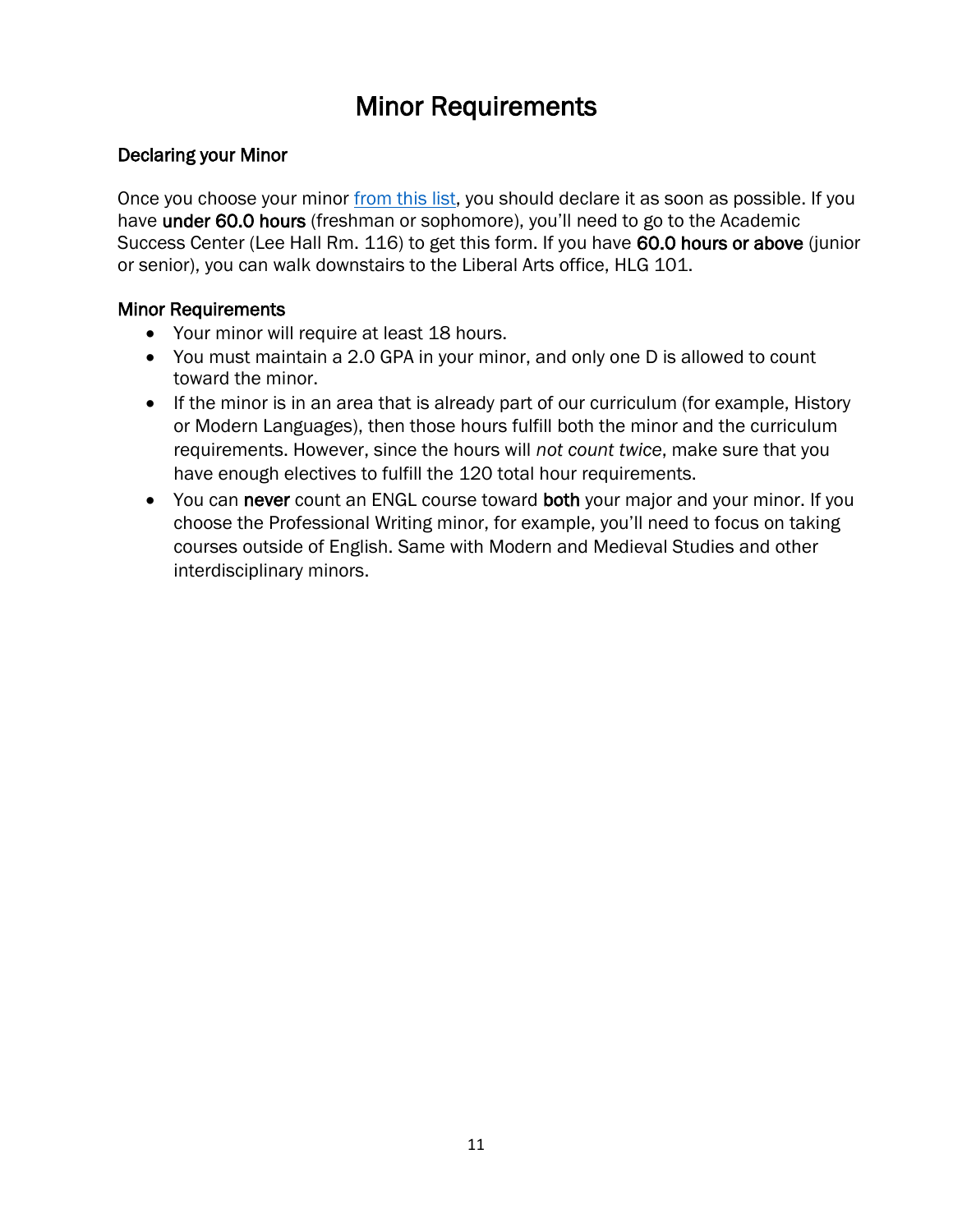## **Concentrations**

### <span id="page-11-0"></span>Declaring a Concentration

If you decide you'd like to declare a concentration, you'll need to fill out a "Change of Major" form as soon as possible—but you will still be an English major! If you have under 60.0 hours, you'll need to go to the Academic Success Center (Lee Hall Rm. 116) to get this form. If you have 60.0 hours or above, you can walk downstairs to the Liberal Arts office, HLG 101. Please note that your advisor cannot do this for you. You will have to declare the concentration yourself.

## CREATIVE WRITING

Explore a range of writing styles and genres, including fiction, poetry, creative nonfiction, screenwriting, and drama. In our warm community of writers, artists, and faculty members, students gain the skills to bring their own creative visions to life.

#### Two recent courses

ENGL 326: POETRY. This poetry writing course emphasizes art as a form of play. You will write new poems by repurposing, or playing with, elements and structures from the wide range of poems. Code-switch languages like Eduardo C. Corral, dwell in a house of possibility like Emily Dickinson, offer startling images like Robin Coste Lewis, write a liquid list poem as if Anne Carson, upend the American sonnet like Terrance Hayes, or compose a self-addressed love poem like Ocean Vuong, all while supported by structured workshops and individual feedback both online and face-to-face.

ENGL 409: EXPERIMENTAL FORMS IN FICTION. This course explores the rich tradition of experimentation from a variety of perspectives—feminist, post-structural, transpoetics, necropoetics, intertextual, and more. The goals of this course are manifold, and include but are not limited to: 1) developing a common lexicon, 2) sharpening our understanding of narrative conventions, 3) interrogating the implicit expectations we bring to fictional works, and 4) discovering new and innovative approaches to our own creative praxis. Readings include works by Tom Cho, Carmen Maria Machado, Claudia Rankine, Lance Olsen, Khadijah Queen, and Harmony Holiday.

For more information, contact Dr. Jessica Alexander [\(jessica.alexander@louisiana.edu\)](mailto:jessica.alexander@louisiana.edu) and Dr. Henk Rossouw [\(henk.rossouw@louisiana.edu\)](mailto:henk.rossouw@louisiana.edu)

## **FOLKLORE**

Discover the range of human expression and creativity through the study of folklore. Analyze diverse groups of texts including legends, jokes, memes, ballads, and the folklore found all throughout literature. Our students learn to collect and analyze texts and engage with local communities.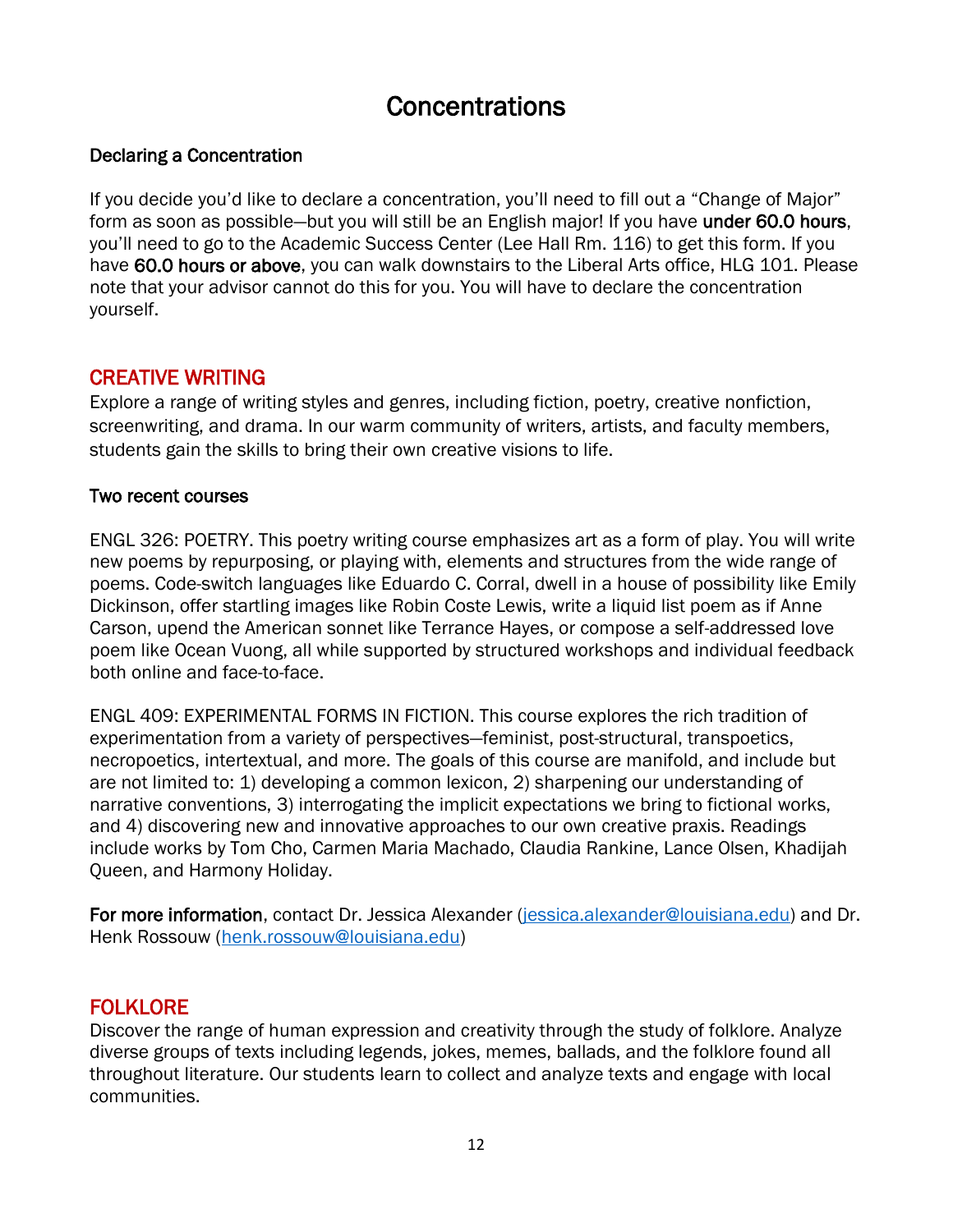## Two Recent Courses

ENGL 332: INTRODUCTION TO FOLKLORE. Introduction to the concepts of folklore as well as traditional oral, social, customary, and material forms, like legends, myths, ghost stories, fairy tales, and holiday celebrations!

ENGL 440: GHOSTLY MATTERS: FOLKLORE AND THE LITERATURE OF HAUNTING. What is a ghost? What does it mean to be haunted? And what does it mean to represent these ghosts and their hauntings in literature? This course will engage theories of belief to explore these questions and more, focusing primarily on 20th and 21st century American literature. Hauntings are more than manifestations of the supernatural. Ghosts tend to crop up in "places rife with wrongs, with traumas that must be seen in order to be expelled and injustices that must be exposed in order to be redressed." Haunted literature therefore pushes us to think not just about a world outside the everyday, but about history, violence, unresolved cultural trauma, unexamined injustices, and the possibility, however fleeting, of a transcendent communion with things unseen. We will read works from writers like Shirley Jackson, Karen Russell, Joe Hill, Tananarive Due, Sandra Cisneros, Toni Morrison, Randall Kenan, and Stephen King, plus a variety of ghost legends and supernatural narratives from folk tradition.

For more information, contact Dr. Shelley Ingram [\(shelley.ingram@louisiana.edu\)](mailto:shelley.ingram@louisiana.edu)

## **LINGUISTICS**

From phonetics to grammar to meaning, studying linguistics allows you to deepen your command of language beyond the literary and into the scientific.

## Two Recent Courses

ENGL 452: Some wit humorously observed that Great Britain and the United States are two countries divided by a common language. This course will examine how language can unite and divide us, how our perceptions about language shape and are shaped by the society and culture in which we live and move. Specific topics to be discussed include American regional dialects, ethnic-, gender-, and economic-based variation, pidgins and creoles, code-switching, World Englishes, linguistic landscapes, linguistic bias, and language in the media.

ENGL 455 LINGUISTIC TYPOLOGY. There are nearly 7000 languages spoken in the world today. How are these languages similar to one another? How do they differ? This course provides an introduction to linguistic typology: the study of language universals and crosslinguistic variation. Through the study of universals, we begin to understand what makes language language; through our study of variation, we turn our focus to the breadth of possibility that underlies this uniquely human behavior. Taken together, our study of linguistic typology provides a multi-faceted window into the richness of what it means to be human.

For more information, contact Dr. Clai Rice [\(crice@louisiana.edu\)](mailto:crice@louisiana.edu)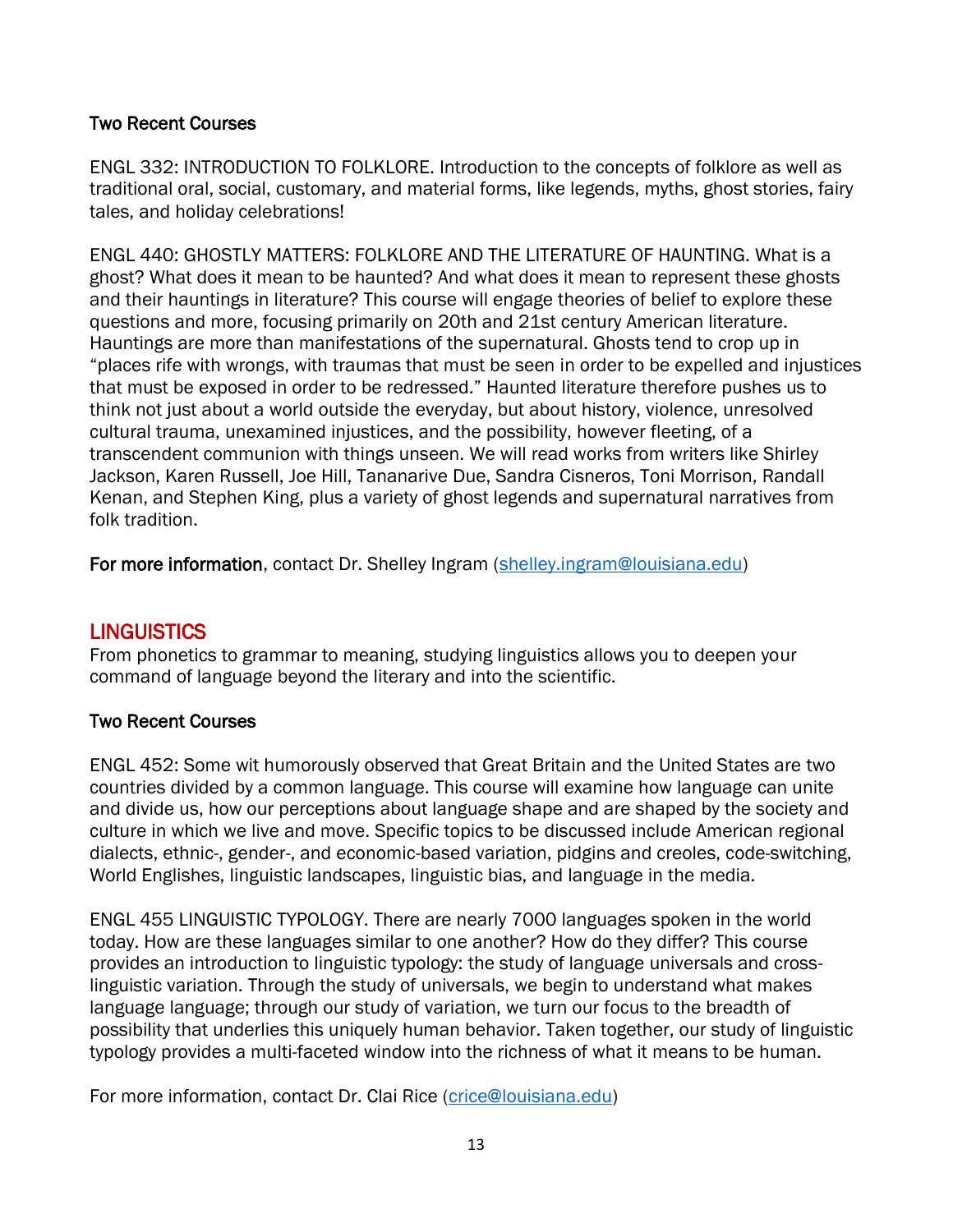## LITERATURE

From the local to the global, from the Middle Ages to the speculative future, the Literature concentration explores the relationships among the stories people tell, the forms those stories take, the cultures in which they circulate, and the impact that they have on their readers and audiences. In this concentration you will learn various ways to analyze these relationships and the specific contexts in which they occur.

### Two Recent Courses

ENGL 371: POLICING BLACKNESS ON FILM In this course, we'll explore how films stage the policing of blackness in the contemporary era. In a moment in which the visibility of police brutality, excessive force, and state murder of people of color has dramatically increased, contemporary filmmakers have responded by dramatizing the police state on the silver screen. Throughout the term, we'll consider not only how films represent blackness and police violence but also the political and historical insights and implications at the intersection of race and film. We'll engage critical terms from film studies related to image and sound, and we'll discuss a variety of theoretical approaches to race and cinema from biopolitical theory, critical race theory, black Marxism, prison studies, and trauma studies. While examining the cultural work of policing blackness on screen, we'll also focus on the historical impact of the police state on people of color from the antebellum era through the contemporary rise of the prison-industrial complex and mass incarceration, as well as sustained black resistance in the form of such movements as the contemporary movement for black lives.

ENGL 420: IMPERIAL FANTASIES: 19TH C. ROMANCE. "Capture by pirates, narrow escapes from death… light and dark heroines, outlawed or secret societies, wild women chanting prophecies, heroes of mysterious and ultimately fortunate birth" – these, according to Northrop Frye, are the "building blocks" of romance. In this course we will see how these building blocks come together in romances of the nineteenth century. We will look at how Britain's colonial projects influenced nineteenth-century ideas of race, gender, and sexuality; moreover, we will examine how these ideas fed the development of imperial romance as a genre. We will discuss how the magical workings of fantastic worlds created a foil for the seeming order and "civility" of empire. Authors may include Sir Walter Scott, Emily Brontë, William Morris, H. Rider Haggard, Olive Schreiner, and Joseph Conrad.

For more information, contact Dr. Yung-Hsing Wu [\(yung-hsing.wu@louisiana.edu\)](mailto:yung-hsing.wu@louisiana.edu)

## PROFESSIONAL WRITING

Prepare to face the challenges of communicating in increasingly global, digital, and virtual workplaces. You will work closely with faculty to develop the writing, editing, design, and publishing skills needed for professional writing careers.

## Two Recent Courses

ENGL 462: FAKE NEWS AND FACT CHECKING. In today's media landscape, we're experiencing an infodemic of misinformation, conspiracy theories, biases, and questions of truth. What is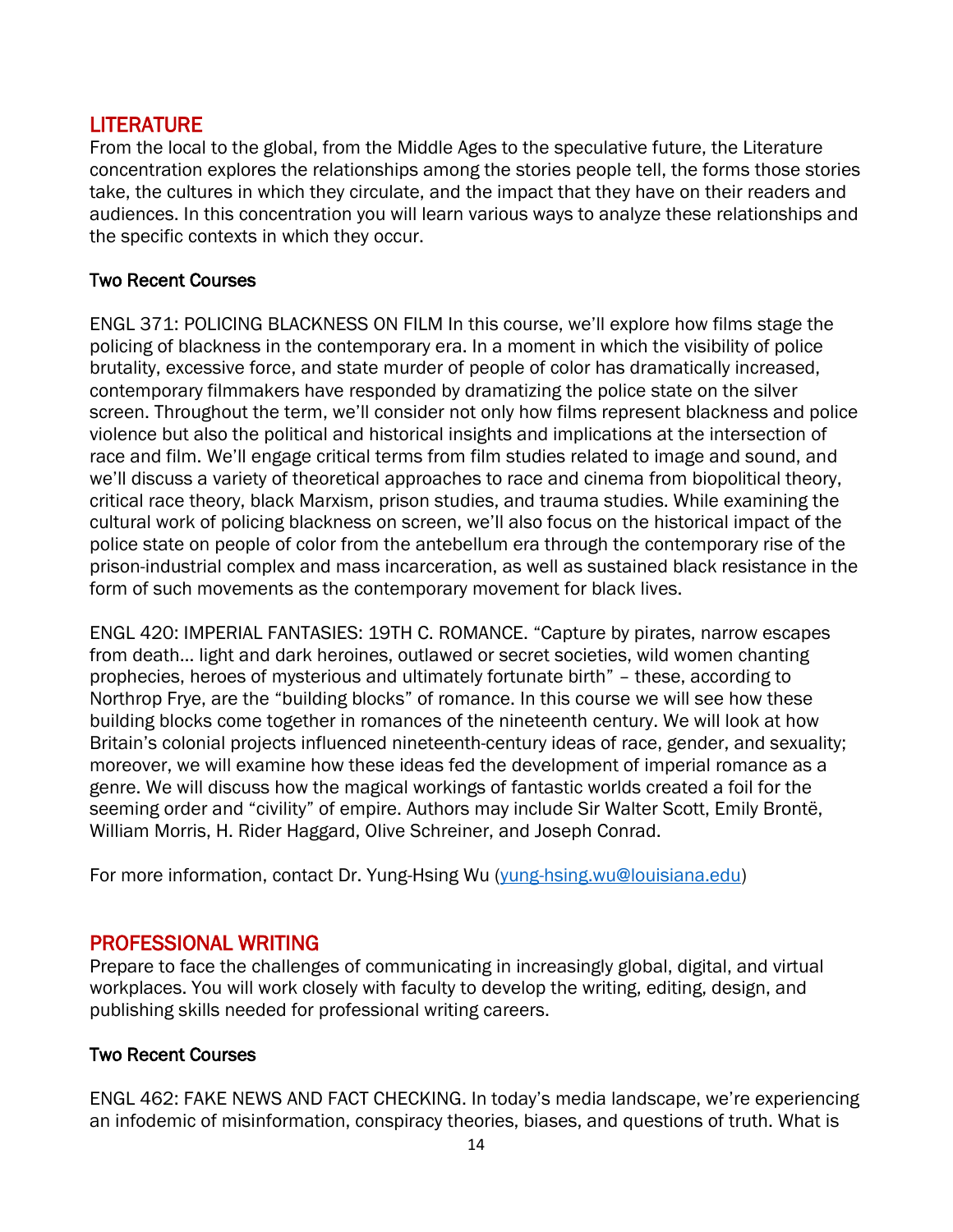an editor to do? This course investigates fake news, from deep fakes to cheap fakes, and explores ways that professional writers can track down the facts. In a series of projects, students will practice fact-checking for print and online media, including social media, websites, magazines, books, and documentaries.

ENGL 472: PROFESSIONAL WRITING. This online course prepares students for professional writing situations. The project-based course focuses on the analysis of professional writing contexts and the creation of documents for businesses and/or community groups. Students will produce a range of documents, which could include standard operating policies and procedures, feasibility reports, handbooks, and business proposals.

For more information, contact Dr. Randy Gonzales [\(randy.gonzales@louisiana.edu\)](mailto:randy.gonzales@louisiana.edu)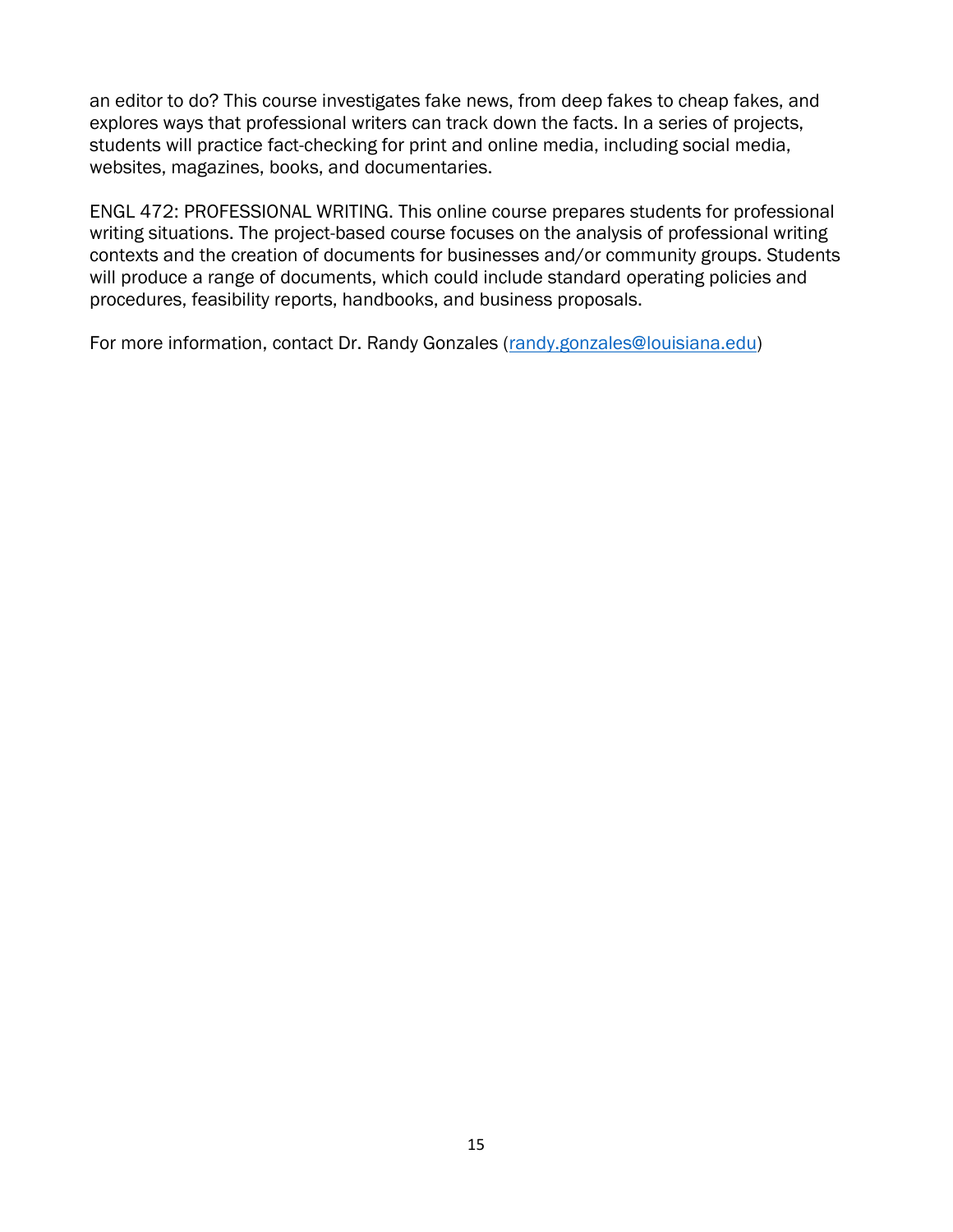## Advisors and Advising

## <span id="page-15-0"></span>ADVISORS

Advisors will help you make sure that all major/concentration, minor, and general education requirements are met. Make sure you make your appointment to see your advisor during the advising period, but also know that you can contact your advisor at any time during the academic year. Advisors will help you:

- Plan coursework for each semester
- Lift your advising hold
- Consult Degree Works to make sure that you are fulfilling major, minor, and university requirements
- Find out about internship options and departmental opportunities
- Address problems related to your academics
- Get connected to university resources

Please note that, due to confidentiality laws, advisors cannot disclose sensitive or specific student data via email or over the phone to parents. Email is intended for general academic inquiries and not as a substitute for in-person advising. Also, please allow at least 48 hours for email turnaround.

#### ADVISING PROCESS

Please email your advisor, or reply to their email, before the advising period begins to schedule an appointment.

Before a face-to-face advising appointment:

- Have a tentative schedule planned out.
- Bring UL ID or other picture ID to English Department front desk, HLG 221.
- Sign out your advising folder and pick up the blue advising form.
- Bring both folder and form to your advisor's office.

At the end of the face-to-face advising appointment:

- Both you and your advisor should sign the blue/yellow advising form.
	- $\circ$  The yellow carbon copy stays in your folder.
	- o You keep the blue copy.
- Please make sure that your advisor lifts your advising hold during the advising appointment.
- Return your folder to the English department and then sign it back in. Please do not keep your folder. Make sure that the yellow page AND the current credit distribution sheet are in the folder. You may make a copy for your records, but we must have a current credit distribution sheet on file in the office.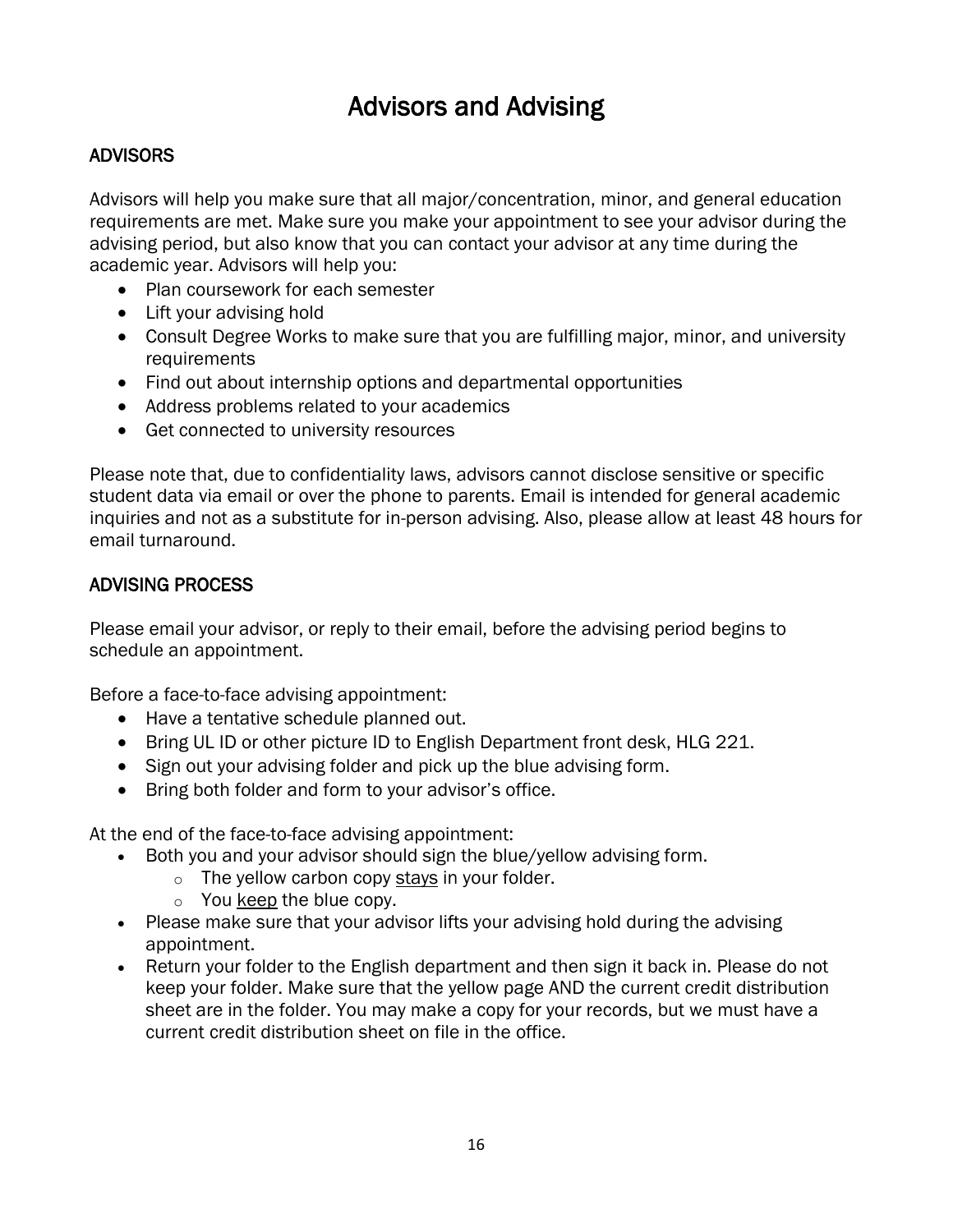## Departmental Policies

## <span id="page-16-0"></span>ATTENDANCE

According to the [University Catalog](https://catalog.louisiana.edu/content.php?catoid=20&navoid=7090), "[F]faculty members shall develop and implement their own absence policies which will include guidelines for what are construed as excused, unexcused, and excessive absences. The determination of what constitutes 'excessive absences' rests with the instructor alone, with the exception that students who miss class because of required participation in authorized and approved University-sponsored events are not considered absent for purposes of calculating excessive absences in an attendance policy."

Your instructor will clearly outline expectations for attendance during the first week of class.

## **INCOMPLETES**

Incompletes can be awarded during the rare occasion when a student who is passing the course cannot finish their coursework due to circumstances beyond their control. An incomplete, or "I," is assigned solely at the discretion of the instructor. As a course grade, the I will not give you credit until you finish the work. The grade of I may be converted to a grade of A, B, C, D, or F upon the successful or unsuccessful completion of course requirements before the university deadline the following semester. If the coursework is not submitted to the faculty who assigned the grade in time for the instructor to grade the work and submit a change-of-grade card by the deadline, then the I is automatically converted to an F. If you feel that you may be eligible for an Incomplete in a course, contact your instructor and, if possible, schedule a meeting or a phone call.

## **OVERRIDES**

There are two primary kinds of override requests: *prerequisite* and *capacity*.

A prerequisite override request means that you are asking to enroll in a course for which you are missing credit for a prerequisite course. For example, you cannot enroll in ENGL 115 if you don't have credit for ENGL 101.

- If you try to register for a course and you receive a "Prerequisite Error" message, you should fill out an [undergraduate override request form](https://english.louisiana.edu/node/268) on the English department's webpage. You can find it under the "Find It Fast" sidebar on the left side of the main page. These requests will *only* be granted if there is a reasonable explanation for the missing credit. You will not be granted an override if you do not have the prerequisite course(s), except for some upper-level courses (see below).
- If you *have* received credit for a prerequisite course and you are still receiving the error, the most likely reason is that you have transfer credit that has not been added to our system. Explain the situation using the override request form so that your credit can be verified and you can be allowed into the course.
- If you receive a different error when trying to register for a course, you should also fill out the override request form and mark which error message you receive.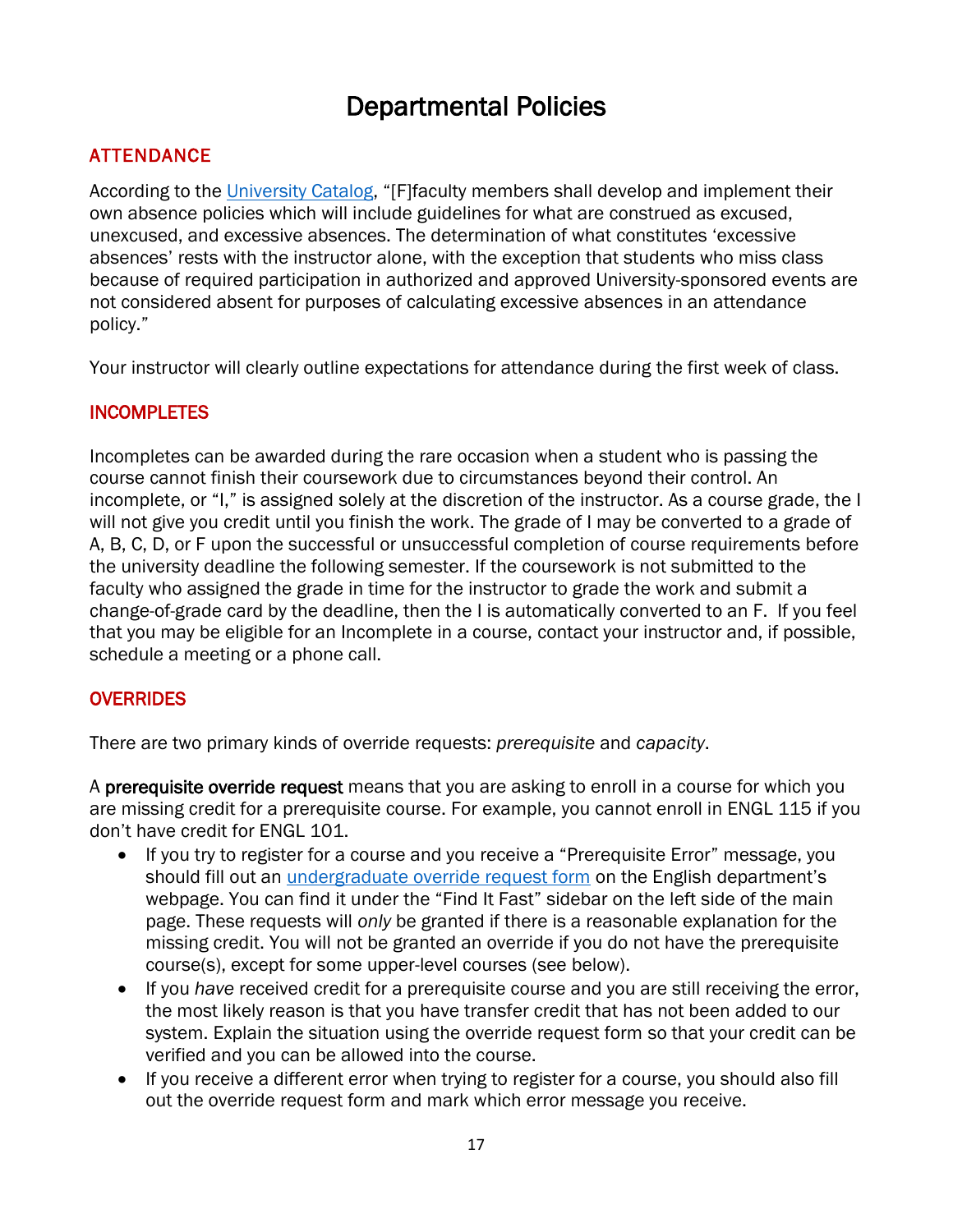• For some upper-level courses, you may receive permission from the instructor to waive the prerequisite requirement. If so, follow the same steps as for a capacity override request below.

A capacity override request means that you are asking to enroll in a class that is full.

- We *do not allow* capacity overrides into any 100 or 200 level ENGL course, even if an instructor gives permission.
- If you would like to ask for a capacity override into a 300 or 400 level ENGL course, you should:
	- $\circ$  Contact the instructor of the course. If you are sending an email, make sure that you clearly state your request and offer a compelling reason to be allowed to enroll in the course. Remember, professionalism will go a long way as you ask this favor of your instructor. However, the instructor is under no obligation to grant your request.
	- o If the instructor grants your request, have them either write a note or send an email giving permission to override into the course.
	- $\circ$  Either take the note to the English department or forward the email to [english@louisiana.edu.](mailto:english@louisiana.edu) Make sure that the note includes, in addition to the written permission, 1) your name, 2) your ULID, 3) the instructor's name, 4) the course number, section, and CRN, and 5) the semester.
	- o Once the registration hold is lifted for you, you will receive notification from the English department and you will be able to register for the course.

| <b>ACT: English Subscore</b> |                 |                                                               |  |
|------------------------------|-----------------|---------------------------------------------------------------|--|
| Score                        | Credit For:     | <b>Notes</b>                                                  |  |
| 28                           | <b>ENGL 101</b> | automatic credit, no writing sample required                  |  |
| $32+$ writing   ENGL 102     |                 | Must also submit writing portfolio. Contact office of FYW for |  |
| sample                       |                 | details.                                                      |  |

## PLACEMENT CREDIT

| AP Test: English Language and Composition |                 |                                                  |  |
|-------------------------------------------|-----------------|--------------------------------------------------|--|
| Score                                     | Credit For:     | <b>Notes</b>                                     |  |
| 3                                         | <b>ENGL 101</b> | automatic credit, no writing sample required     |  |
|                                           | 101 & 102       | automatic credit, no writing sample required     |  |
| 5                                         | 101, 102, &     | automatic credit, no writing sample required     |  |
|                                           | 352             | (does not fulfill gen ed literature requirement) |  |

| AP Test: English Literature and Composition |                 |                                              |  |
|---------------------------------------------|-----------------|----------------------------------------------|--|
| Score                                       | Credit For:     | <b>Notes</b>                                 |  |
| 3                                           | <b>ENGL 101</b> | automatic credit, no writing sample required |  |
| $\overline{4}$                              | 101 & 102       | automatic credit, no writing sample required |  |
| 5                                           | 101, 102, &     | automatic credit, no writing sample required |  |
|                                             | 210             | (does fulfill gen ed literature requirement) |  |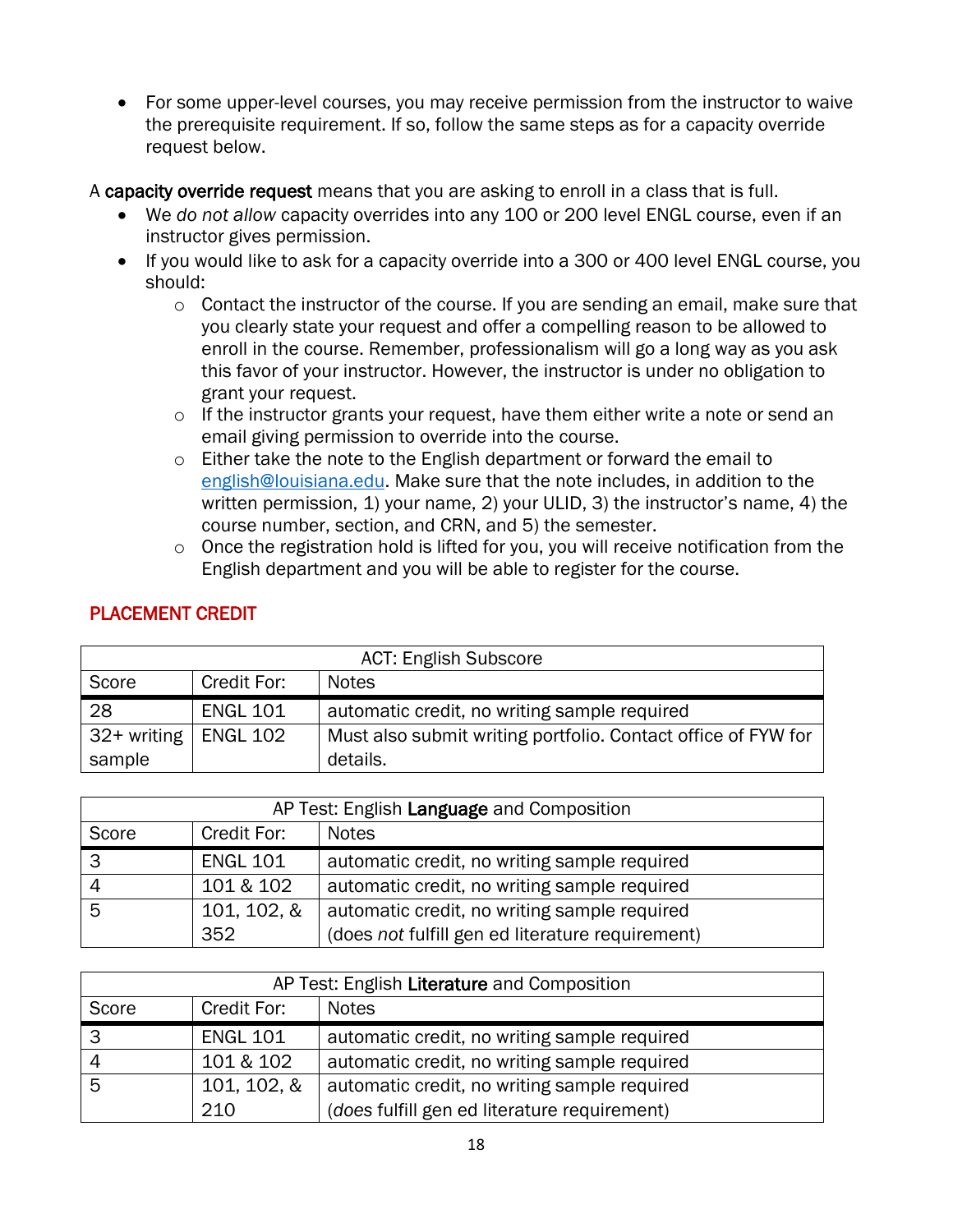| <b>CLEP: College Composition</b>                              |                 |                                                                           |  |
|---------------------------------------------------------------|-----------------|---------------------------------------------------------------------------|--|
| Score                                                         | Credit For:     | <b>Notes</b>                                                              |  |
| $55+$                                                         | <b>ENGL 101</b> | Must also submit writing portfolio. Contact office of FYW for<br>details. |  |
| NO CLEP CREDIT awarded for ENGL 102 or any literature courses |                 |                                                                           |  |

Contact Dr. Jonathan Goodwin [\(jonathan.goodwin@louisiana.edu\)](mailto:jonathan.goodwin@louisiana.edu) for questions related to ENGL 101, 102, and 115. Contact Dr. Clancy Ratliff [\(clancy@louisiana.edu\)](mailto:clancy@louisiana.edu) for questions related to all other ENGL courses.

#### **PLAGIARISM**

The English Department follows the University's guidelines for academic conduct and [dishonesty:](https://studentrights.louisiana.edu/student-conduct/academic-conduct-dishonesty)

"The University holds that all work for which a student will receive a grade or credit shall be an original contribution or shall be properly documented to indicate sources. Abrogation of this principle entails dishonesty, it defeats the purpose of instruction, and undermines the high goals of the University. Cheating in any form will not be tolerated. Students shall be held responsible for knowing the acceptable methods and techniques for proper documentation of sources and to avoid cheating and plagiarism in all work submitted for credit, whether prepared in or out of class.

Cheating, in the context of academic matters, is the term broadly used to describe all acts of dishonesty committed in taking tests or examinations and in preparing assignments. Cheating includes but is not limited to such practices as gaining help from another person or using unauthorized notes when taking a test, relying on a calculator if such an aid has been forbidden, and preparing an assignment in consultation with another person when the instructor expects the work to be done independently. In other words, cheating occurs when a student makes use of any unauthorized aids or materials. Furthermore, any student who provides unauthorized assistance in academic work is also guilty of cheating.

Plagiarism is a specific type of cheating. It occurs when a student claims originality for the ideas or words of another person, when the student presents as a new and original idea or product anything which in fact is derived from an existing work, or when the student makes use of any work or production already created by someone else without giving credit to the source. In short, plagiarism is the use of unacknowledged materials in the preparation of assignments. The student must take care to avoid plagiarism in research or term papers, musical compositions, science reports, laboratory experiments, and theses and dissertations. View writing resources."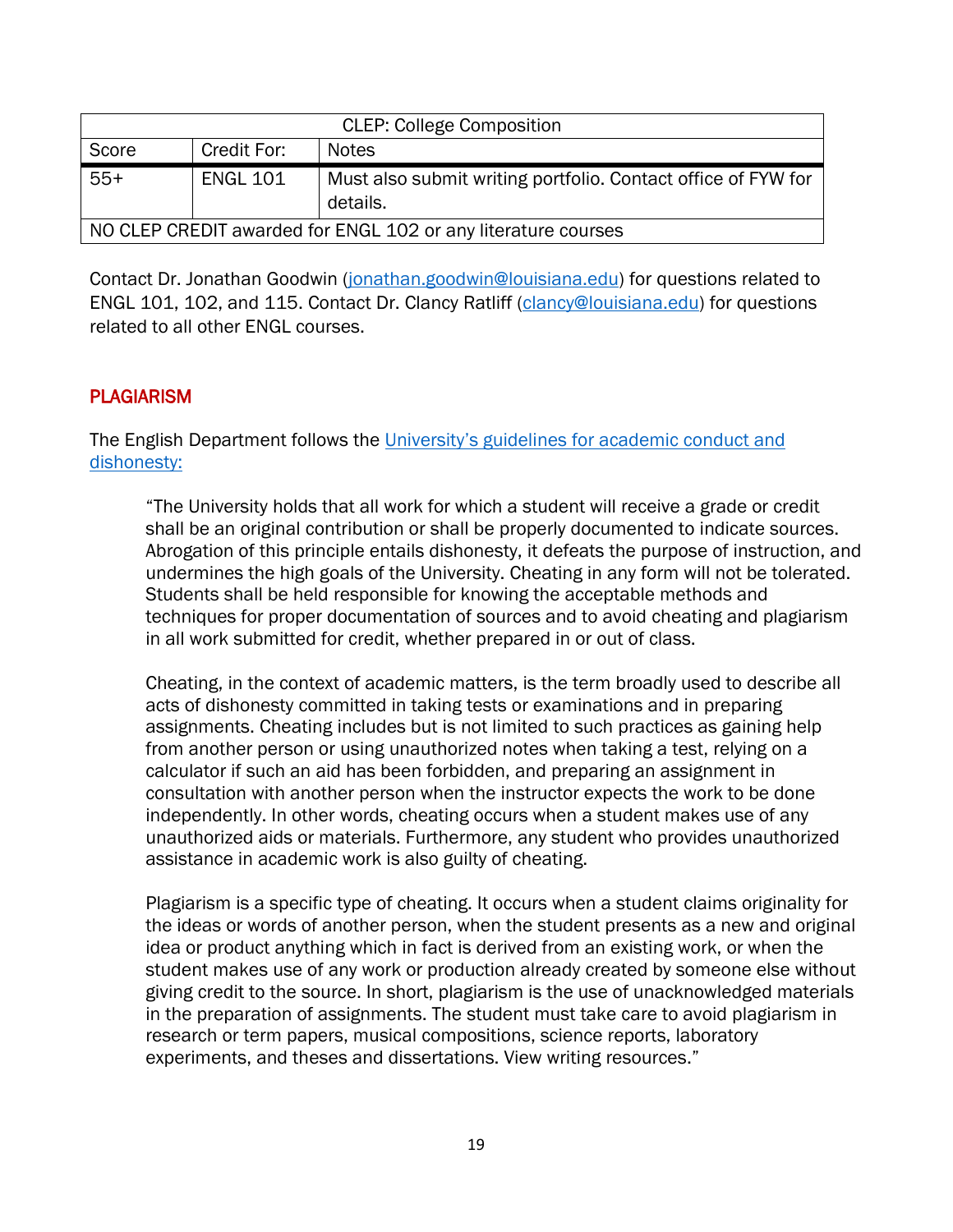A faculty member may submit an Academic Honesty Form, which you [can see at this link.](https://studentrights.louisiana.edu/node/45) If this occurs, you will receive a notice from the Office of Student Rights & Responsibilities letting you know what the next step in the process will be.

## REPORTING A PROBLEM

#### Grade Appeal

If you feel that you've received an unfair grade or a grade in error, the first step is to schedule an appointment with your instructor to discuss your concerns, as problems can often be resolved this way. If your concerns were not satisfactorily addressed, the next step is to contact departmental administration. If your concerns are about ENGL 101, 102, or 115, contact Dr. Jonathan Goodwin [\(jonathan.goodwin@louisiana.edu\)](mailto:jonathan.goodwin@louisiana.edu), the Director of First-Year Writing. For all other courses, you may ask the English Department office for a Problem Report. Once you fill out the report and submit it, you will be contacted by the Department Head or Assistant Department Head with further guidance. This will most likely include a meeting with the Head or Assistant Head. In a situation where you feel you cannot contact your instructor or someone in the department to resolve a problem, you should contact the University Ombudsman (see below).

If you still require assistance after meeting with your instructor and the English Department administration, follow the guidelines for a university grade appeal, which you can find at this [link](https://louisiana.edu/academics/academic-support-services/grade-appeals) in the "Academic Support Services" section of the UL website. Please note that you may begin this appeal even if you have not met with the instructor or Department Head.

You should also be aware of the University Ombudsman. The Ombudsman's office is an independent and confidential place where students can go for advising and direction. The ombudsman is often an intermediary between students and the services that the University provides. Furthermore, the Ombudsman serves as a student advocate during the discipline and grade appeals processes. The Ombudsman's office is located in the Student Union Room 159 in the SGA Office. Contact can be made with the Ombudsman by phone: 337-482-2742 or by e-mail: [ombudsman@louisiana.edu](mailto:ombudsman@louisiana.edu) .

#### Discrimination

University of Louisiana at Lafayette policies prohibit discrimination on the basis of race, color, national origin, ancestry, religion, sex, gender, gender identity, gender expression, sexual orientation, pregnancy, age, disability, and protected veteran status. Discrimination includes any form of unequal treatment such as denial of opportunities, harassment, and violence. Sex-based violence includes rape, sexual assault, unwanted touching, stalking, dating/interpersonal violence, and sexual exploitation. If you experience discrimination or you have observed discrimination or harassment of others, please contact the Office of Human Resources at [hrcompliance@louisiana.edu](mailto:hrcompliance@louisiana.edu) or [titleix@louisiana.edu](mailto:titleix@louisiana.edu) to report those concerns and receive additional guidance.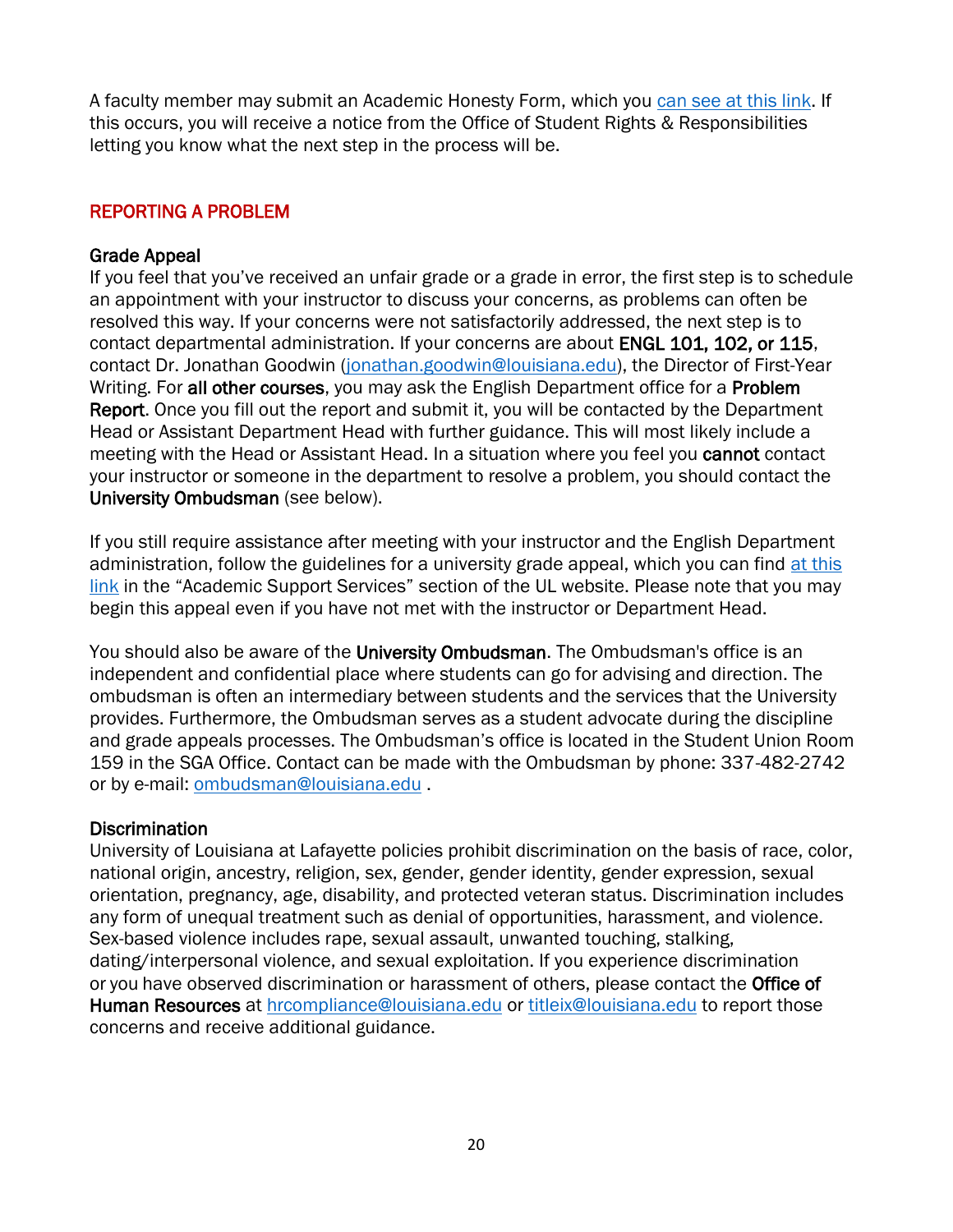### Other Problems or Concerns

For problems not related to grade appeals or discrimination, you can always speak with an advisor or other trusted university official or stop by the English Department to fill out a Problem Report. Once you fill out and submit the form, you will be contacted with next steps.

## SPECIAL PROJECTS (INDEPENDENT STUDIES): ENGL 497 & ENGL 498

Are you interested in a special topic or subject area that is not being offered in the regular English curriculum? Do you have a more specialized or narrowly focused interest that you'd like to explore? You may be interested in pursuing a Special Projects course, commonly called an "independent study." For motivated, independent students with special interest in a particular topic or area of study, these independent studies can be an excellent opportunity to explore "off-the beaten-path" subject matter. However, a student should not ask to take an independent study in a subject that is normally offered.

To begin the process, contact a faculty member (usually not an adjunct or graduate student instructor) that you have worked closely with in another course or who has a particular expertise in your area of interest. Schedule a meeting with them and come prepared to give a brief overview of your idea and a tentative reading list. The faculty member may ask for a more formal proposal, and they are under no obligation to agree to direct your independent study. If the faculty member is willing to direct, you will work with them to discuss schedules, reading lists, and assignments. Remember, this is an independent study*,* which means you will have to manage your own time and work schedule.

Once the faculty member has agreed, you will:

- Fill out the "Permission Form for ENGL 497/498," which you can find in the English Department office and in the Appendix of this handbook.
	- o You will take 497 for your first independent study, 498 for a second one.
- Get signatures of approval from both your advisor and the faculty member who has agreed to direct the course.
- Take the form to the English Department to be approved by the Department Head or Assistant Department Head.
- The course will be created specifically for you. Once it is, you will register for the specific section of English 497 or 498 via ULink.
- ENGL 497/498 can count toward your degree, and can be used to fulfill any major requirement, as long as the subject matter fits the requirement criteria.
- You may only count two independent study courses toward the English major requirements (you may have additional independent studies in other areas, such as your minor).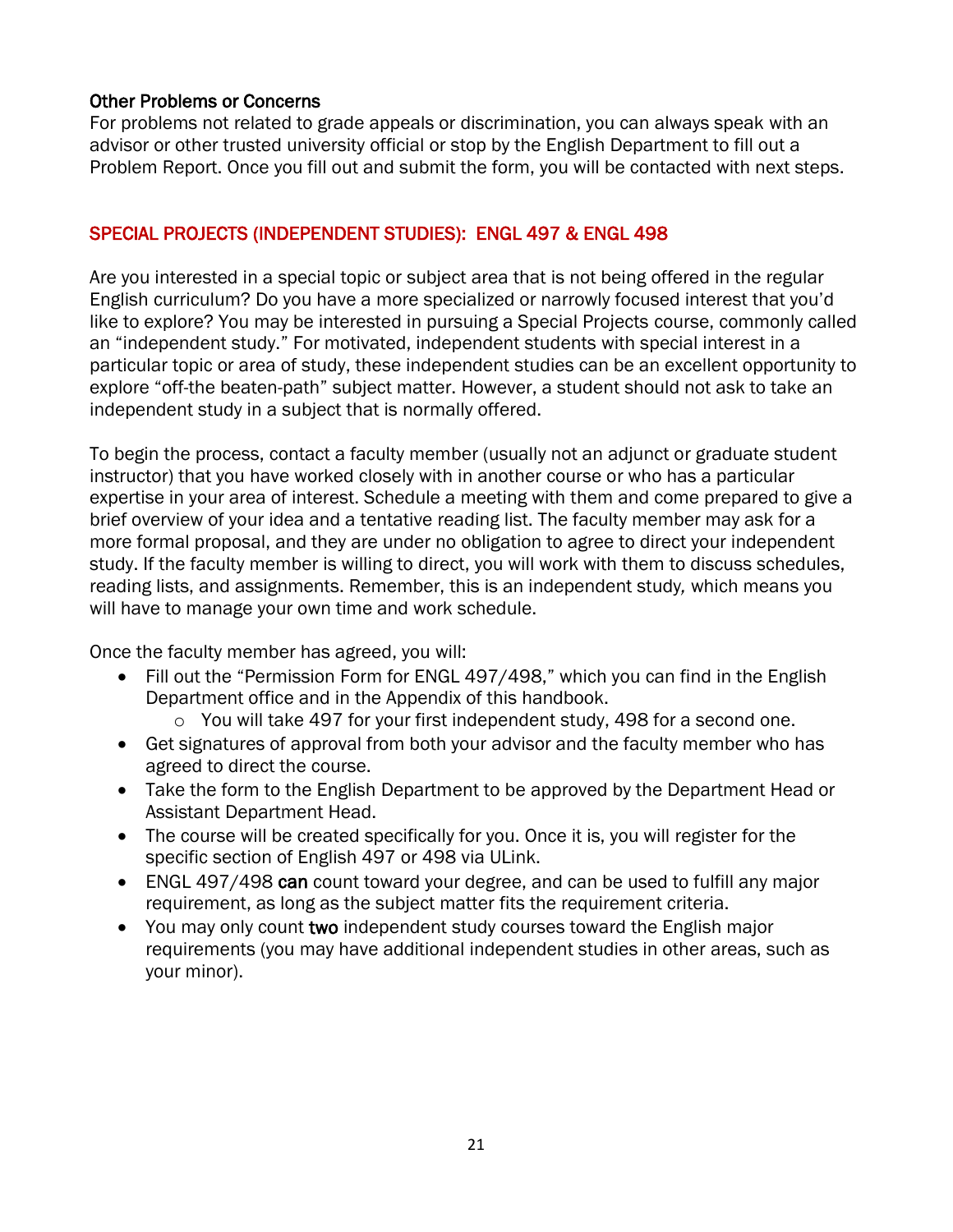## Resources and Opportunities

#### <span id="page-21-0"></span>DEPARTMENTAL RESOURCES

#### Writing Center

Students, tutors, and teachers focusing on writing form the Writing Center community and create a comfortable and relaxed atmosphere in which writers work with other writers. Visitors to the center are encouraged to discuss their writing and writing in general. Email [writingcenter@louisiana.edu](mailto:writingcenter@louisiana.edu) for help! Follow this link for more information on The Writing [Center.](https://english.louisiana.edu/about-us/publications-centers/writing-center)

#### Gaines Center

The [Ernest J. Gaines Center](https://english.louisiana.edu/about-us/publications-centers/ernest-j-gaines-center) offers students valuable archival resources and educational tools that provide historical resources about Gaines and his work.

#### The Studio

The Studio serves as a  $21^{st}$  century lab and small-group workspace for UL students in the English Department to learn, create, prosper, and transition from student to professional. The Studio includes computers with programs like Adobe InDesign and MS Visio, providing you with the tools and workspace you need to develop, design, and edit professional writing and video projects. Link to more information about [The Studio](https://english.louisiana.edu/about-us/publications-centers/studio) here.

## DEPARTMENTAL OPPORTUNITIES

#### Sigma Tau Delta

Sigma Tau Delta International English Honor Society, a member of the Association of College Honor Societies, was founded in 1924 at Dakota Wesleyan University. The purpose of the Society is to confer distinction for high achievement in all areas of English studies at the undergraduate and graduate levels; to promote interest in literature and the English language in surrounding communities; to foster all aspects of the discipline for English, including literature, language, and writing; and to serve society by fostering literacy. For more information about UL Lafayette's chapter of Sigma Tau Delta, please contact Ms. Sharon Jackson [\(sharon.jackson@louisiana.edu\)](mailto:sharon.jackson@louisiana.edu).

## *Rougarou*

*Rougarou* is the graduate-run literary journal from the University of Louisiana at Lafayette's English department. Founded in 2007, Rougarou is published biannually, with active columns updated regularly. Link to the [Rougarou: Journal of Arts & Literature.](https://english.louisiana.edu/about-us/publications-centers/rougarou)

#### *Southwestern Review*

The *Southwestern Review* (SWR) is UL's in-house print literary journal, featuring creative work from current UL students. The SWR is produced annually by the Creative Writing Program under the editorship of a faculty advisor and a team of graduate and undergraduate students. Follow this link for more information on [The Southwestern Review.](https://english.louisiana.edu/about-us/publications-centers/southwestern-review)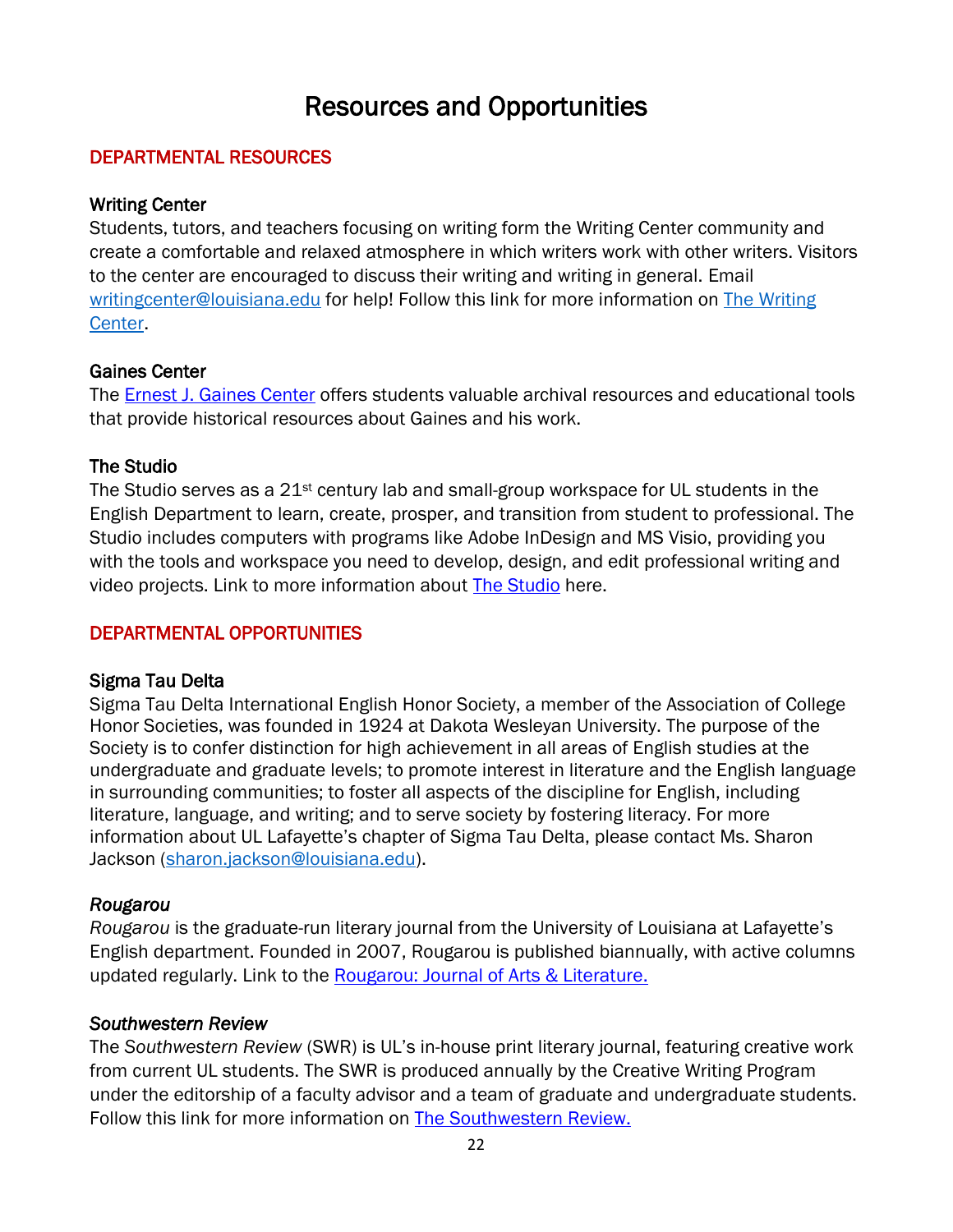### Ragin' Writers

[Ragin' Writers](https://english.louisiana.edu/node/322) is an undergraduate creative writing club that aims to provide a creative outlet for students at UL Lafayette. Any undergraduate student at UL may join, regardless of your major.

### Thursday Night Reading Series

Our [Thursday Night Reading Series](https://english.louisiana.edu/node/316) (TNRS) features weekly readings of original poetry, fiction, creative nonfiction, drama, and experimental works from UL graduate students and faculty.

#### INTERNSHIPS

Employers favor candidates who have some internship or on-the-job experience. We encourage English majors to complete a professional writing internship during their senior year. All students in the professional writing concentration complete at least one internship. The internship may be in any field, with the primary job duties of writing, editing, and document design.

#### Who is Eligible

- Any junior or senior who has taken one or more professional writing courses: ENGL 365 or ENGL 366 (Technical Writing), ENGL 462 (Special Projects in Professional Writing), ENGL 472 (Professional Writing), ENGL 473 (Professional Editing), or ENGL 474 (Document Design).
- In certain cases, if you have not taken any of these courses, but have relevant work experience, you may be able to sign up for internship credit. This is determined by the Internship Coordinator.

#### How it Works

- Register for ENGL 463 (Professional Writing Practicum), which awards 3 credit hours for the internship experience. You ususally register for 463 the same semester you work at your internship, but some students complete internships in the summer and schedule 463 in the fall.
- Contact our Internship Coordinator to set up a meeting to discuss your interests and career goals. The Internship Coordinator will recommend potential employers.
- You apply for the internship. You will have to submit a resume, and remain in contact with prospective employers through the interview and hiring process. The more positions you apply for, the better the chances are for securing an internship.
- You spend a minimum of 45 hours over the course of the semester doing work associated with the internship (writing, editing, document design, social media posts, etc.).
- Some internships are paid, while others are unpaid. Both are valuable experiences.
- You will collect work done during the internship and create a portfolio. Your portfolio will include a report describing your internship, products created in the position, and an analysis of these products. Your portfolio will be due at the end of the semester.

For more information, contact Ms. Shelly Leroy at [englishinternships@louisiana.edu.](mailto:englishinternships@louisiana.edu)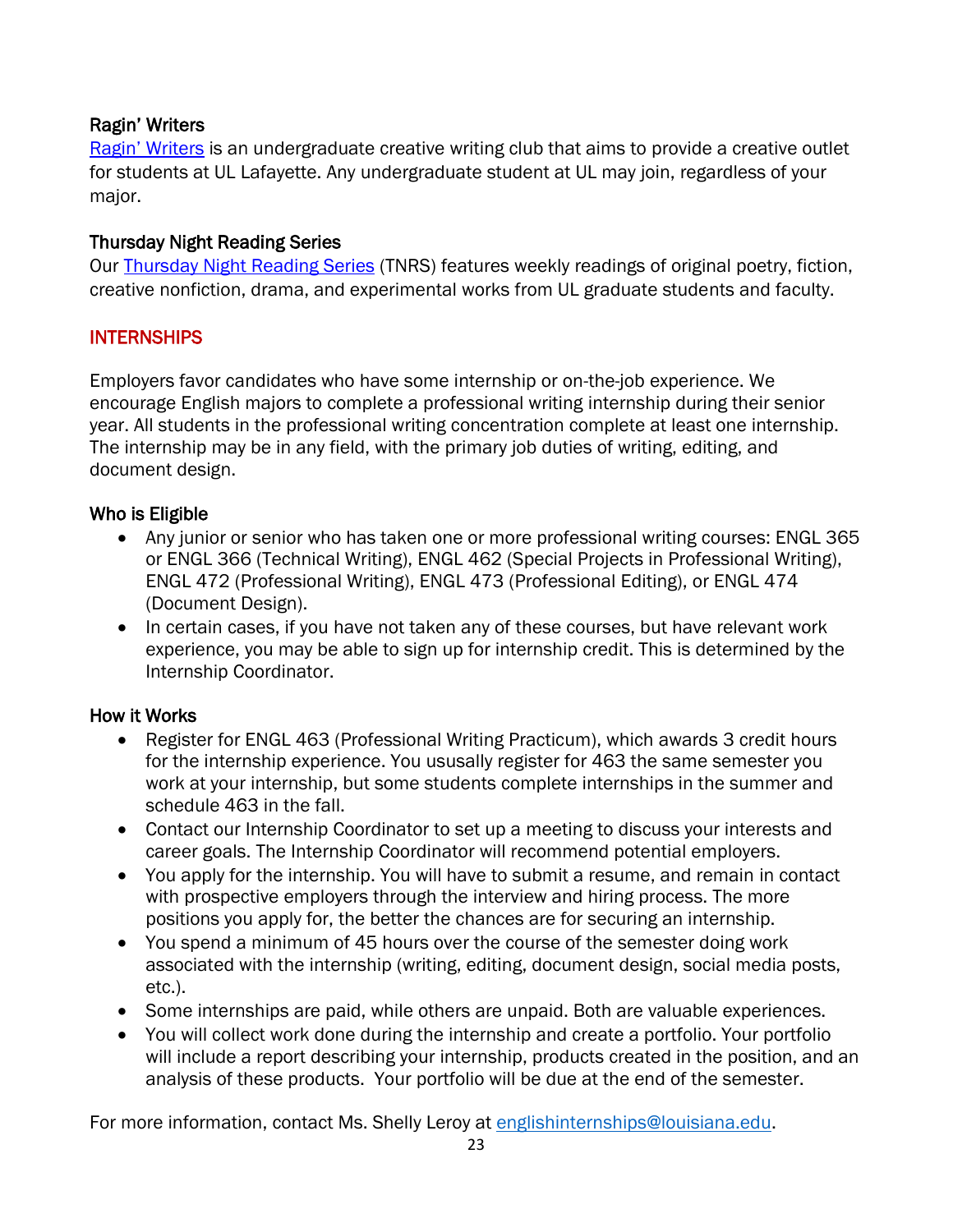#### ADDITIONAL RESOURCES

#### Tutoring (freshman / sophomore level)

The Learning Center, studentsuccess.louisiana.edu/tutoring 115 Lee Hall, tlc@louisiana.edu 482-6583 for an appointment

#### Adjusting to College Life

Counseling & Testing, counselingandtesting.louisiana.edu Saucier Wellness Center,counselingandtesting@louisiana.edu 482-6480

#### TOPS questions

Academic Success Center, studentsuccess.louisiana.edu 115 Lee Hall, asc@louisiana.edu 482-6818

#### Disability Services

Office of Disability Services, disability.louisiana.edu Agnes Edwards Hall (Conference center), ods@louisiana.edu 482-5252

#### Health & Wellness

Student Health, studenthealth.louisiana.edu Saucier Wellness Center, studenthealth@louisiana.edu 482-1293

#### Financial Aid

Financial Aid Office, financialaid.louisiana.edu Foster Hall, finaid@louisiana.edu 482-6506

#### Student Conduct

Student Affairs, studentaffairs.louisiana.edu 211 Martin Hall, studentaffairs@louisiana.edu 482-6266

#### Email & Tech Issues

IT Service Desk, servicedesk.louisiana.edu Stephens Hall, ithelp@louisiana.edu 482-4357

#### Career Concerns

Career Services, career.louisiana.edu 104 Agnes Edwards Hall Room, careerservices@louisiana.edu 482-1444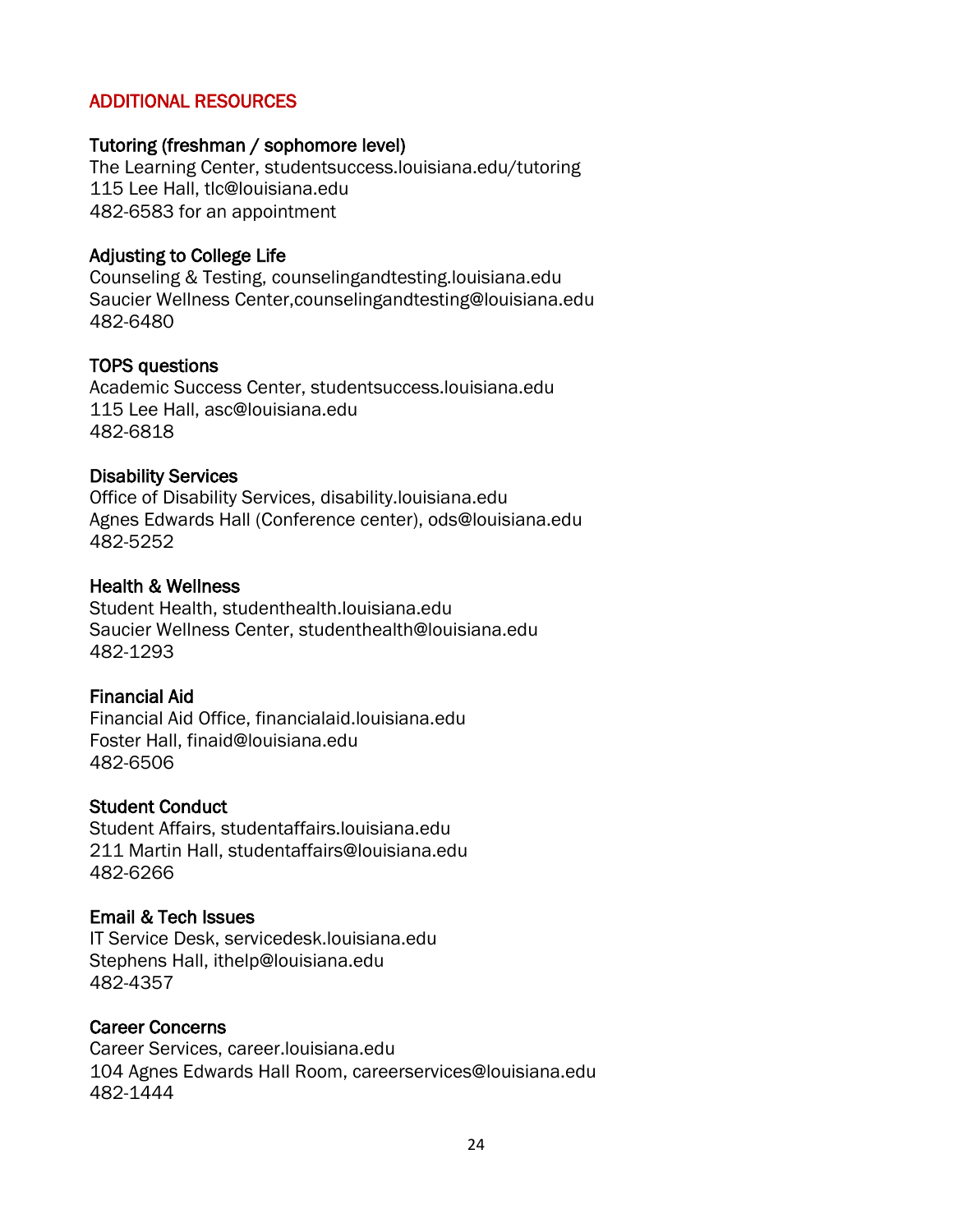## Scholarships and Awards

## <span id="page-24-0"></span>**SCHOLARSHIPS**

#### Carmen Mouton Benton Endowed English Scholarship

Carmen Mouton Benton an avid reader, and this scholarship recognizes an outstanding English major who loves to read as well.

- Full-time student majoring in English
- Sophomore or junior at time of award
- Have a cumulative of GPA 3.0 or higher and
- Always (or mostly) do the reading

## Dr. Doris H. Meriwether Endowed English Scholarship

Recognizes English majors with an established record of academic achievement at UL Lafayette.

- a full-time student majoring in English
- a junior at time of award
- have a cumulative of GPA 3.0 or higher and
- have a GPA in English of 3.5 or higher
- have completed your math requirements
- have attended UL for at least one year and have at least one year remaining.

## Dr. David Thibodaux Memorial Scholarship

Established in 2007 in honor of Dr. David Thibodaux, this scholarship recognizes the outstanding achievements of an English major.

- a full-time student majoring in English
- a sophomore at time of award
- with a cumulative of GPA 3.0 or higher
- a resident of the state of Louisiana
- attended a Louisiana high school

Applications for scholarships will begin being accepted early in the spring semester of each year. Watch your email for announcements, details, and deadlines.

## AWARDS

#### Dr. James H. Wilson and Dr. Paul T. Nolan Creative Writing Award in Drama

May be awarded to a UL undergraduate in recognition of their achievements in playwrighting.

#### Ian Kinsella World Literature Essay Award

This award is given to an undergraduate and a graduate student for an essay, research paper, or hybrid of critical and creative work in a course with a World Literature focus.

#### Judge Felix Voorhies Award for Creative Writing

In 1977, the family of Judge Felix J. Voorhies established this award for a creative writer of outstanding achievement entering his/her senior year of studies.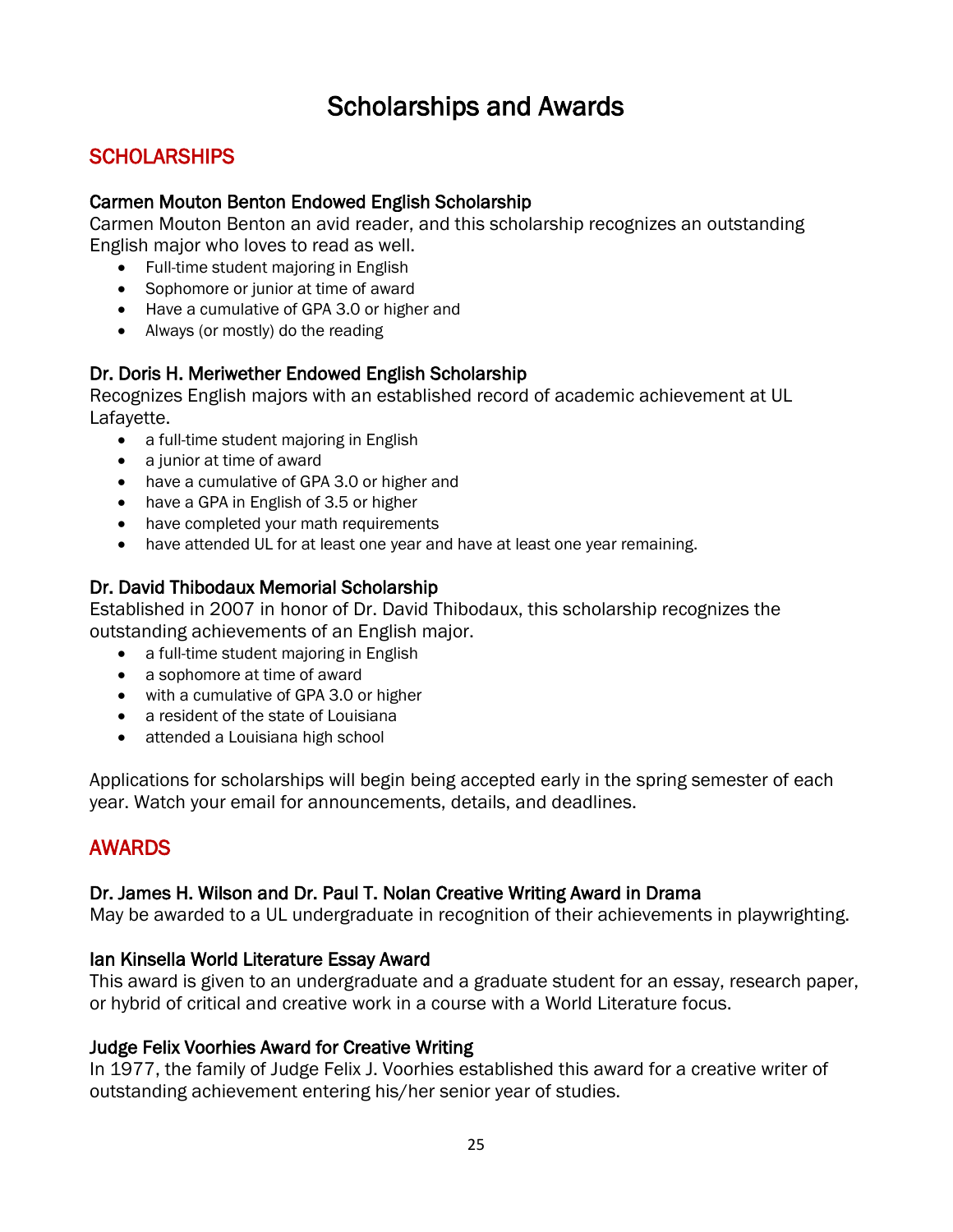#### Dr. Ann Dobie Outstanding Freshman Essay Award

Recognizes exceptional effort and achievement of first-year freshman student writers in two (2) categories: Personal Narrative and Research.

## Virginia Wilson Cook Award for Excellence in English Education

Awarded to a Senior English Ed. Major with the highest GPA.

### Owen Reamer Award for Excellence in English

Awarded to a Senior English Major with the highest GPA.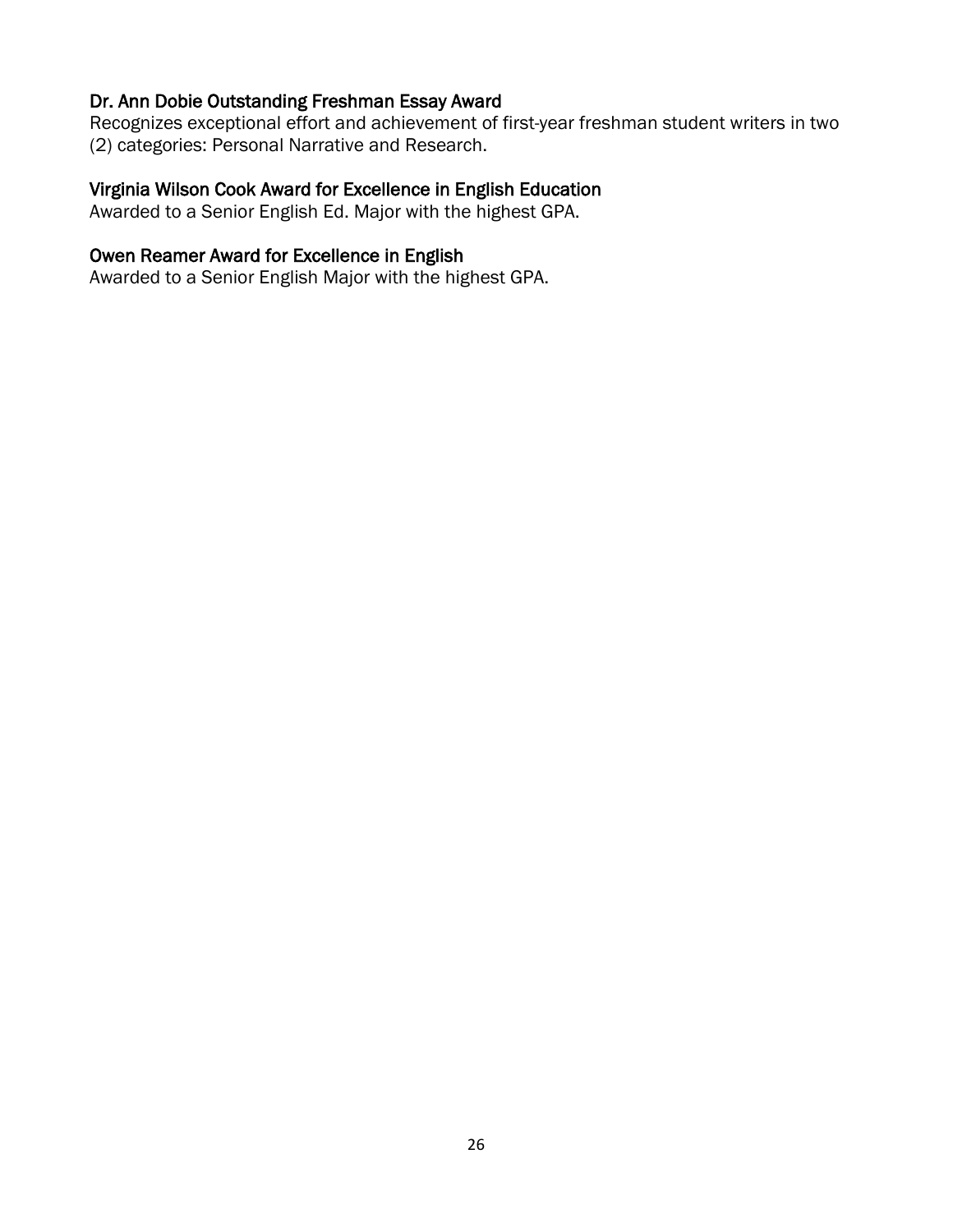## **Graduation**

<span id="page-26-0"></span>Are you ready to graduate? The first step is to work with your advisor to make sure you are on track to complete all of your requirements. Then, you'll start filling out all of the necessary paperwork the semester *before* you plan to graduate:

- $\Box$  You and your advisor will fill out and electronically sign a **graduation check sheet** during the advising period of the semester *before* you graduate.
- Have your advisor email the *completed and signed* check sheet to [shelley.ingram@louisiana.edu.](mailto:shelley.ingram@louisiana.edu)
- $\Box$  You or your advisor will also need to turn in, either attached to a folder or through email, a completed and current credit distribution sheet
- $\Box$  You will then fill out the Application for Degree and pay the \$90.00 fee. The application can be accessed through ULink and payments can also be made through your Statement of Account on ULink. [View instructions on how to access and complete the](https://moodle.louisiana.edu/mod/resource/view.php?id=1647997)  [online degree application.](https://moodle.louisiana.edu/mod/resource/view.php?id=1647997)
	- o Please note that you do *not* have to submit the check sheet and the application for degree at the same time, especially if finances are a concern. The deadline for the application for degree is *later* than the deadline for the graduation check sheet.
- $\Box$  Check your UL email regularly and thoroughly for announcements about **deadlines.**
- $\Box$  The [commencement website](file:///C:/Users/singr/AppData/Roaming/Microsoft/Word/commencement.louisiana.edu) (commencement.louisiana.edu) will have all the information you need!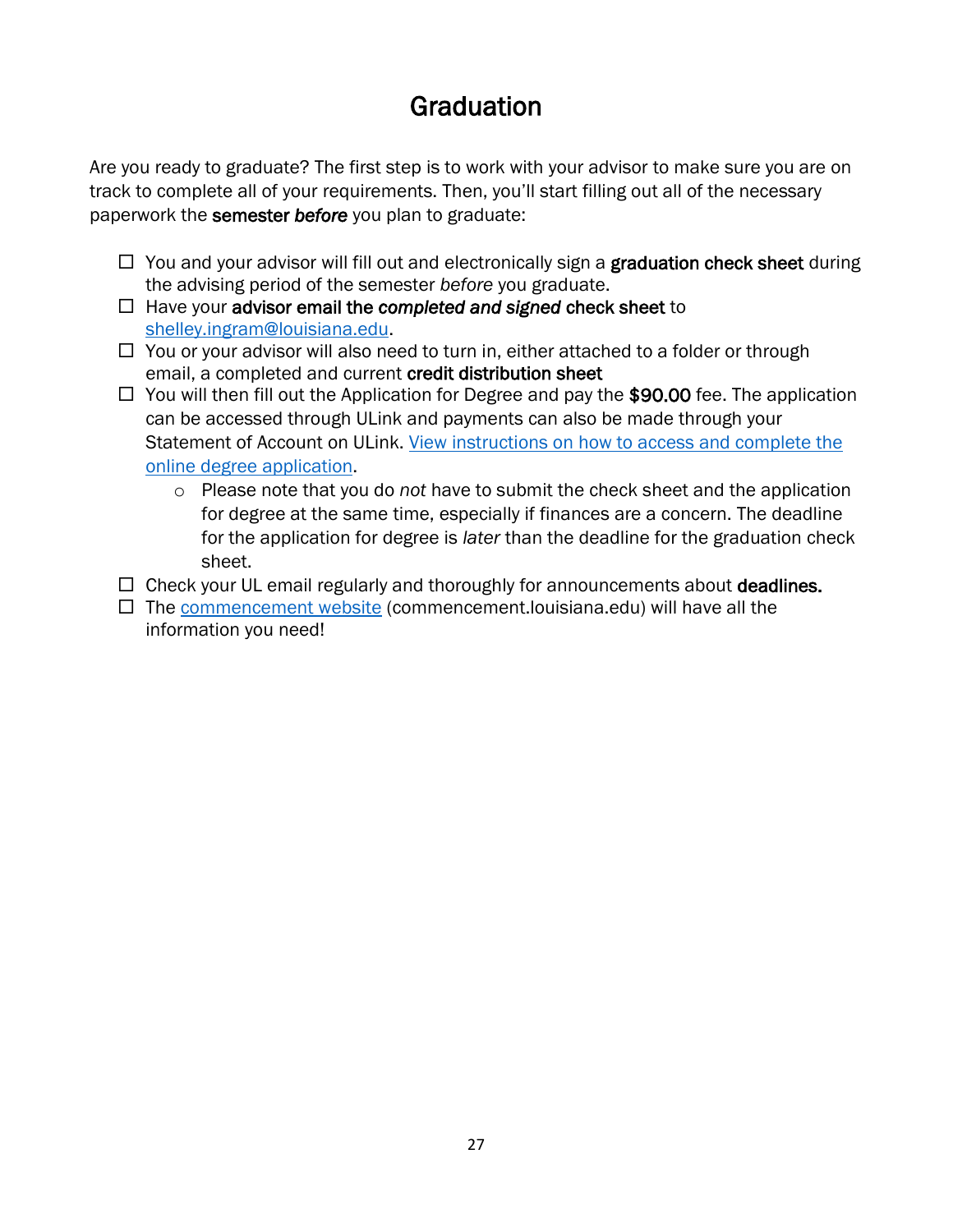## Life After the B.A.: Graduate School

<span id="page-27-0"></span>A degree in English provides a solid foundation for graduate programs in many areas. If you are interested in graduate studies, you should start preparing for the application process in your junior year. Below are a few steps you can take to make sure your application represents you well.

## Get Ready to Apply

- Research graduate programs and related careers.
- Review graduate program web pages.
- Talk to your professors about what it's like to be a graduate student. If you are interested in being a professor, discuss this career option with them.
- Identify programs that fit your interests.
- Ask your professors to help you identify programs that have faculty members in your intended field of study.
- In order to assess future career options, identify where program alumni find employment.

## Build your Curriculum Vitae (CV), an academic résumé

- Be attentive to your GPA, especially in your major. If you have a low GPA, you will need to explain why in your statement of purpose
- Apply for university, college, and department awards and prizes.
- Submit creative work to *The Southwestern Review* and essays to Undergraduate Research journals.
- Volunteer as an editor for *The Southwestern Review*.
- Join Sigma Tau Delta and the Ragin Writers.
- Present your work at UL's Undergraduate Research Conference or the Global Souths Conference.
- Read your creative work at public events.
- Join the Office of First-Year Experience's peer mentor program.
- Write for *The Vermilion* or *L'Acadien*.
- Volunteer to write for community organizations.
- Assist professors with their research to gain research experience.

## Create your academic narrative

- Keep track of your projects.
- Reflect on your intellectual and writing life. What do your specific interests, skills, and experiences tell us about you?

## Identify the Application Criteria

• Spend a summer writing your statement of purpose.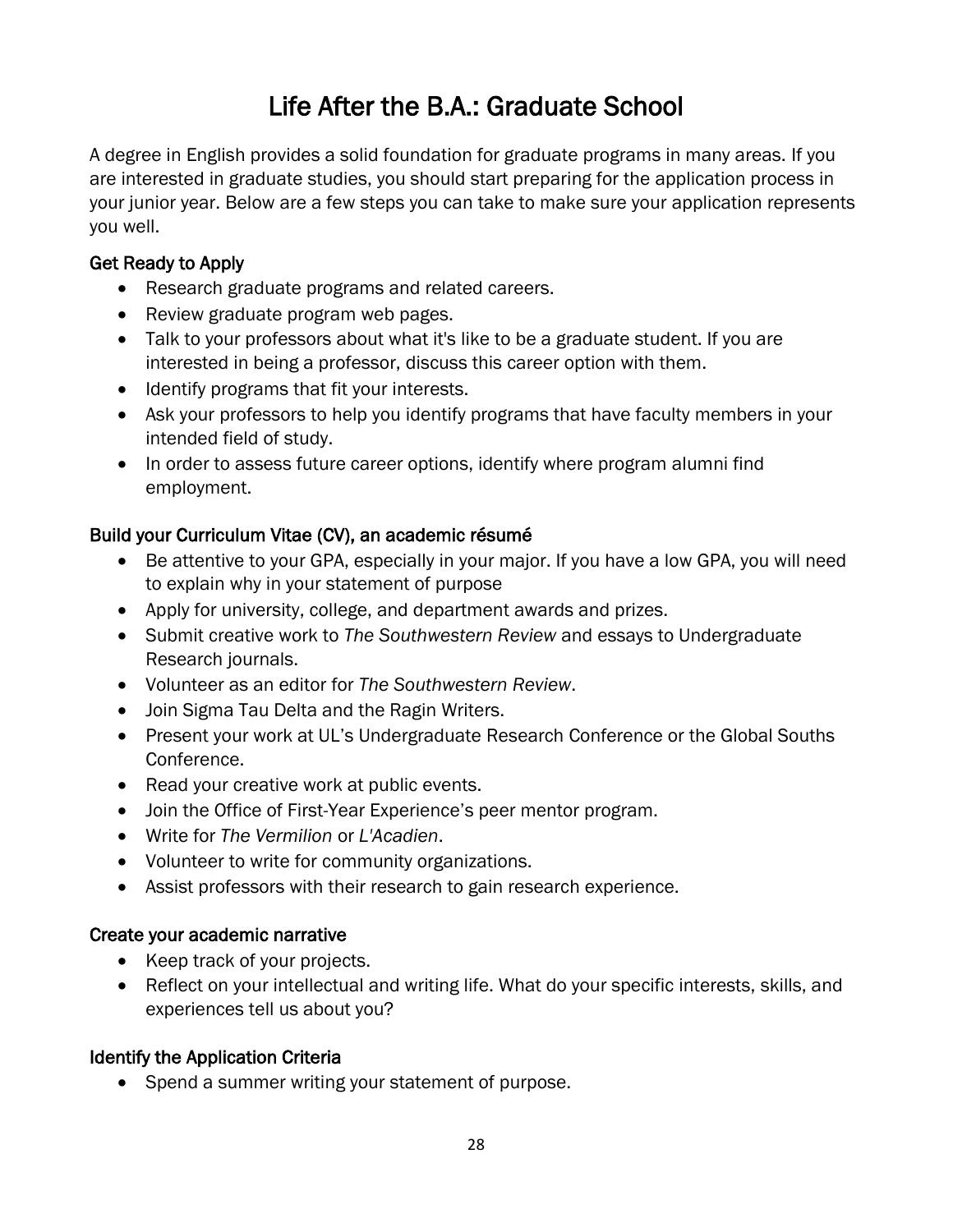- Tailor your statement of purpose to the program you are applying. Some programs have a prompt they expect you to follow. Some describe what they are looking for in potential students.
- Ask a professor in your field of study to review your statement of purpose.
- Don't write generic statements about how you love reading and literature. It's a given for English graduate students.
- Prepare a quality writing sample.
- Identify work produced for courses that are representative of your ability and interest. Your writing sample should be in the field to which you are applying. Check program websites for details.
- Turn your draft into a quality writing sample by revising and refining it. Semester-long courses may help you write a good draft that earns an A, but you will have to put in extra work to turn that draft into a quality writing sample.
- Use resources like the UL Writing Center to help you produce a quality sample.

## Identify Three Reference Letter Writers

- Identify at least three professors who have taught upper-level classes in which you've produced outstanding work.
- Discuss your fit for graduate school with these professors before asking them to be a recommender. Pay attention to their responses. If a professor doesn't encourage you to apply to graduate school, or if they suggest you should ask someone with a different specialty, you should look for someone else.
- Request a letter of recommendation several months before the application deadline.
- When you ask for a letter of recommendation, provide professors copies of your work, CV, and statement of purpose. These documents will allow them to write a more detailed and useful recommendation. Make sure to give faculty plenty of time—usually two months—to read your materials and write your letter.

## Identify Specific Requirements of Programs

- If institutions require GRE scores, study for the GRE.
- Identity deadlines for funding applications, which are usually earlier than admission applications. Many graduate programs offer a limited number of assistantships that are awarded on a competitive basis. These usually provide free tuition and a stipend that can assist you in living expenses. In exchange, you will be working part-time for the university, often as a tutor, teaching assistant, or administrative assistant. These are usually only available to full-time students and cannot be held alongside another fulltime job.

For more tips and advice, check out the information at [this link!](https://guide.profwrite.com/doku.php?id=english_major_s_guide_to_graduate_school)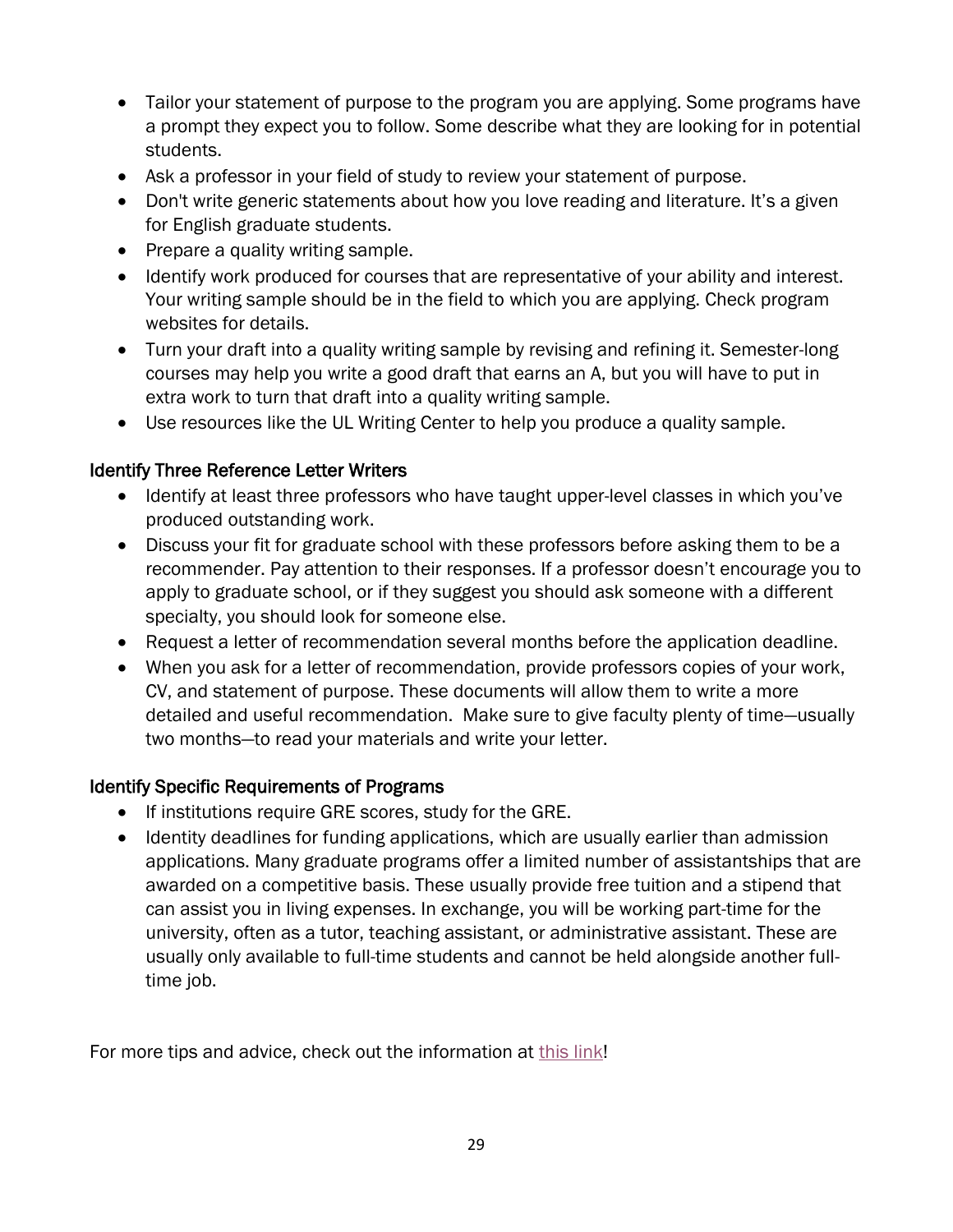## Life After the B.A.: CVs and Resumes

## <span id="page-29-0"></span>WHAT IS A CURRICULUM VITAE? (CV)

A CV is an accounting of your academic past. A CV (sometimes called a "vita") is longer than resume, and it's geared toward highlighting your education and your scholarly interests rather than your work history and proficiencies.

Name and Contact Information: make sure you use a professional email address (even if it's gmail, have one that's easy to follow and read!)

Areas of Interest: a listing of your varied academic interests.

Education: a list of your degrees earned or in progress, institutions, and years of graduation.

- Grants, Honors and Awards: a list of grants received, honors bestowed upon you for your work, and awards you may have received.
- Publications and Presentations: a list of any presentations or even publications (but don't feel bad if you don't have any!)
- Employment and Experience: this section may include separate lists of teaching experiences, field experiences, volunteer work, leadership, or other relevant experiences. For example, working in the Writing Center on campus is relevant, while being an Uber driver is not (at least, not on your CV – but it definitely goes on a resume!). Include short descriptions of your experience that focus on field-related content, such as a description of the research project and the methods you used. Remember, the CV is about your academics rather than your work history.
- Scholarly or Professional Memberships: a list of the professional organizations of which you are a member. If you have held an office or position in a particular organization, you can either say so here or leave this information for the experience section.
- References: a list of persons who write letters of recommendations for you, which includes their contact information.

## Formatting and Layout

- Simpler is better, with consistent headings, fonts, and writing style (so, either all complete sentences or all incomplete sentences.) Use a standard font that is easy to read. Times and Helvetica, or fonts like them, are commonly used.
- Use one font and only one or two type sizes, from 10-12 points. Using just one type and size of font and relying on capitalization and boldfacing for emphasis is also acceptable.
- Although there is no page limit, be concise. Include your name on every page, and a page number. To create emphasis, use indentations, capitalizations, spacing, boldface or italics. But CVs are usually longer than resumes, and that's ok!
- Avoid putting dates on the left-hand margin.
- Use formatting techniques consistently.
- Leave a lot of white space. You want a clear, professional layout.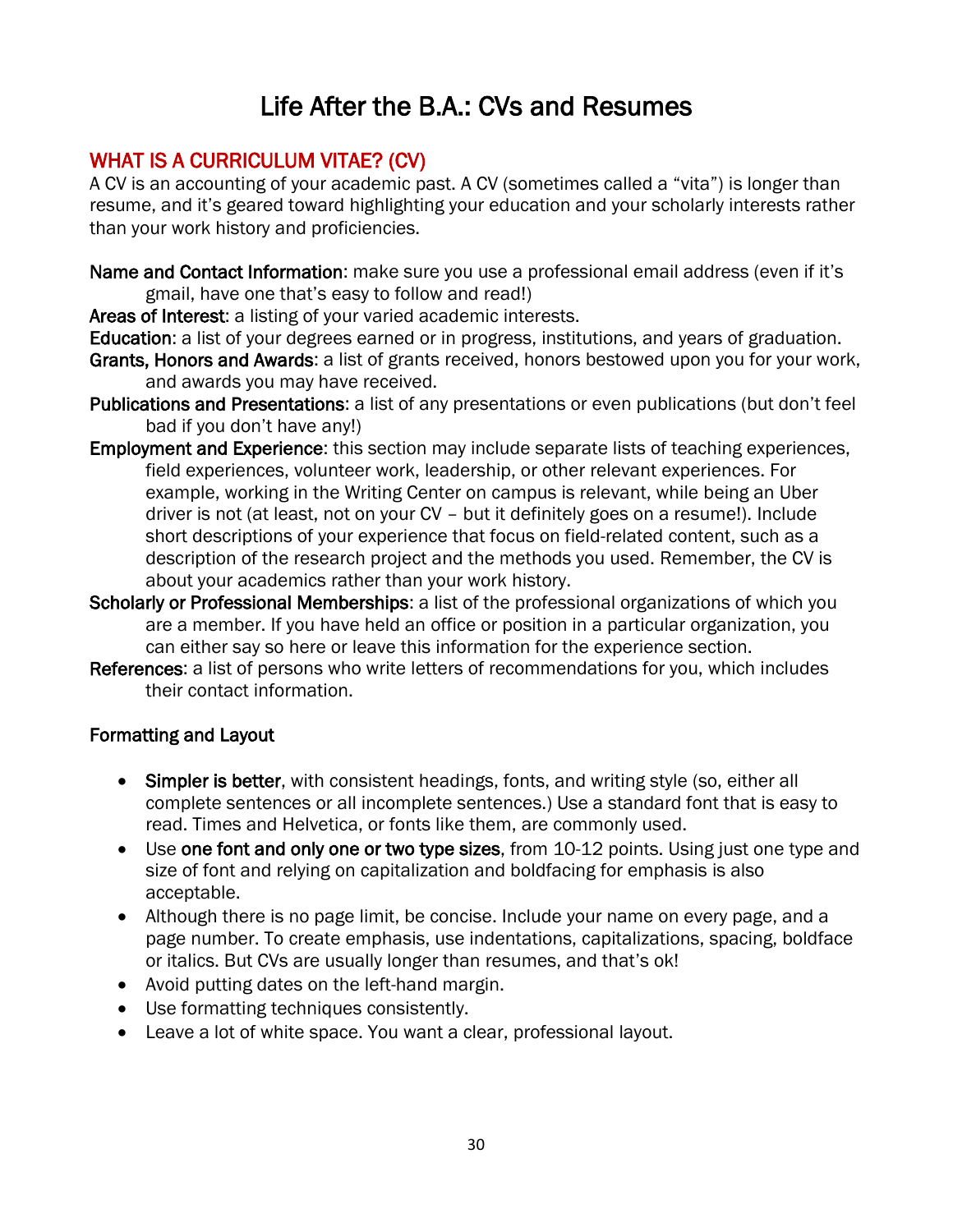## Sample CVs

<span id="page-30-0"></span>1. Creative writing undergraduate applying for an MA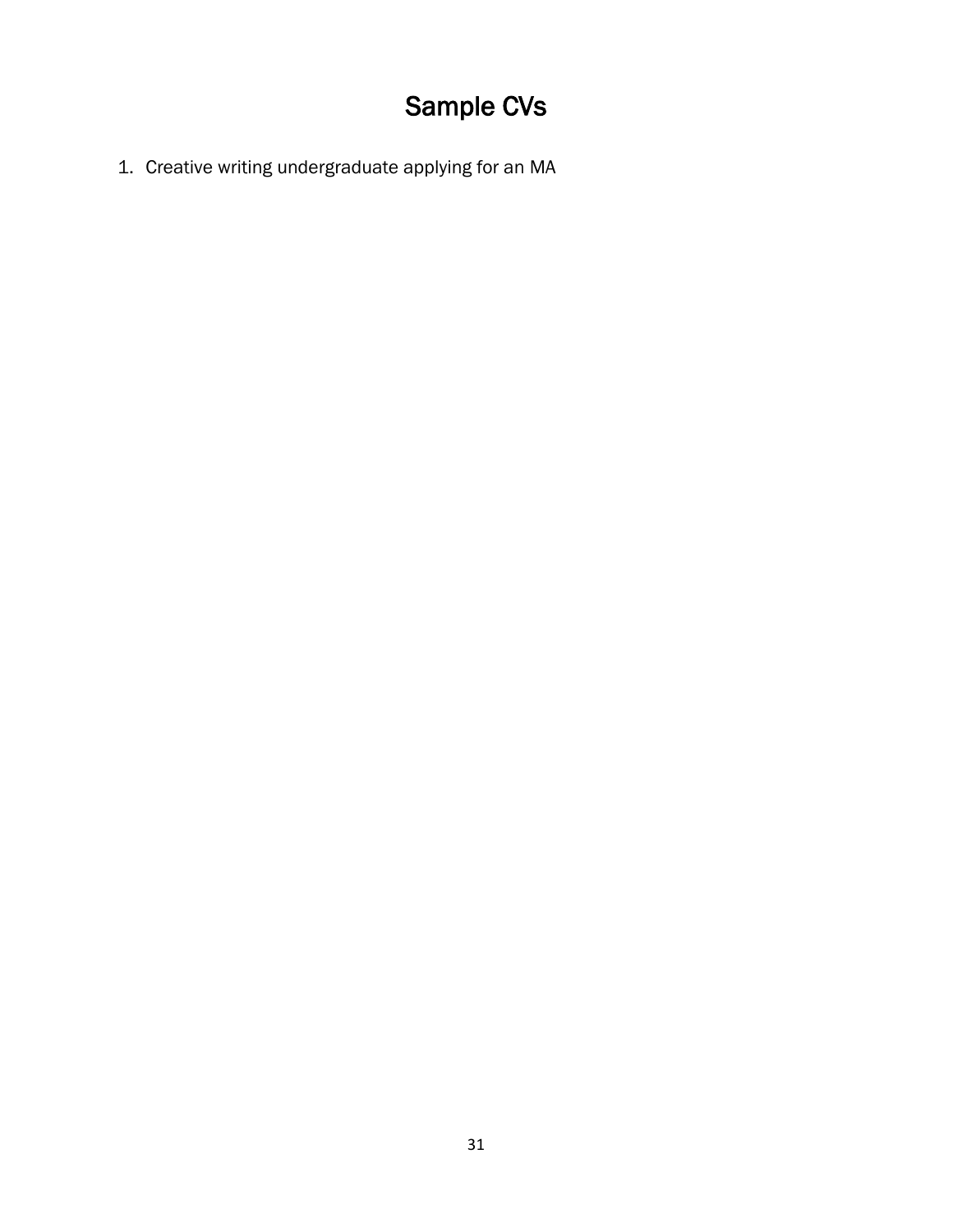## JENNIFER VAN ALSTYNE

Address /Phone Number/Email Address

## **EDUCATION**

B.A., Monmouth University, English with a Concentration in Creative Writing, May 2013.

## EDITING AND PUBLISHING

*Bombay Gin*, Poetry Editor (September 2013-Present) *Something On Paper*, Book Reviews Editor (September2013-Present) *Crossroads*, Copyeditor and Layout Designer (August2012-December 2012) *The Monmouth Review*, Editor-in-Chief (September 2011-December2012) *The Monmouth Review*, Associate Editor (September 2010-September2011)

## PUBLICATIONS

#### Peer-Reviewed

van Alstyne, Jennifer. "Scansioned Music: A Glenn Gould Collection."Crossroads8. (2013): 75- 118. Print.

#### **Creative**

"This Is A Love Poem" *Paper Nautilus*, 2013. "Manipulation" *The Foundling Review*, 2013. "Captain Upton's House," *Midwest Literary Magazine*,2012. "Acadia" *Midwest Literary Magazine*, 2012. "Orpheus" *Midwest Literary Magazine*, 2012. "Solivigant" *Poetry Quarterly*, 2012. "Wild Seed" *Eunoia Review*, 2012. "Laundry" *Eunoia Review*, 2012. "City Smog" *Eunoia Review*, 2012.

## CONFERENCES AND PRESENTATIONS

"Aesthetics and Reality," Northeast Regional Honors Council Conference, Philadelphia, PA, April 2013

"Scansioned Music: A Glenn Gould Collection," Monmouth University Honors School Research Conference, Long Branch, NJ, December 2012

## GRANTS, FELLOWSHIPS,AND AWARDS

Merit Scholarship, Monmouth University (2008-2013) \$60,000 Jane Freed Grant for Best Honors Thesis (2013) \$1,000 Creative Writing Award, Monmouth University (2013) \$500 Creative Writing Award, Monmouth University (2012) \$500 Chautauqua Writer's Festival Grant (2012) \$700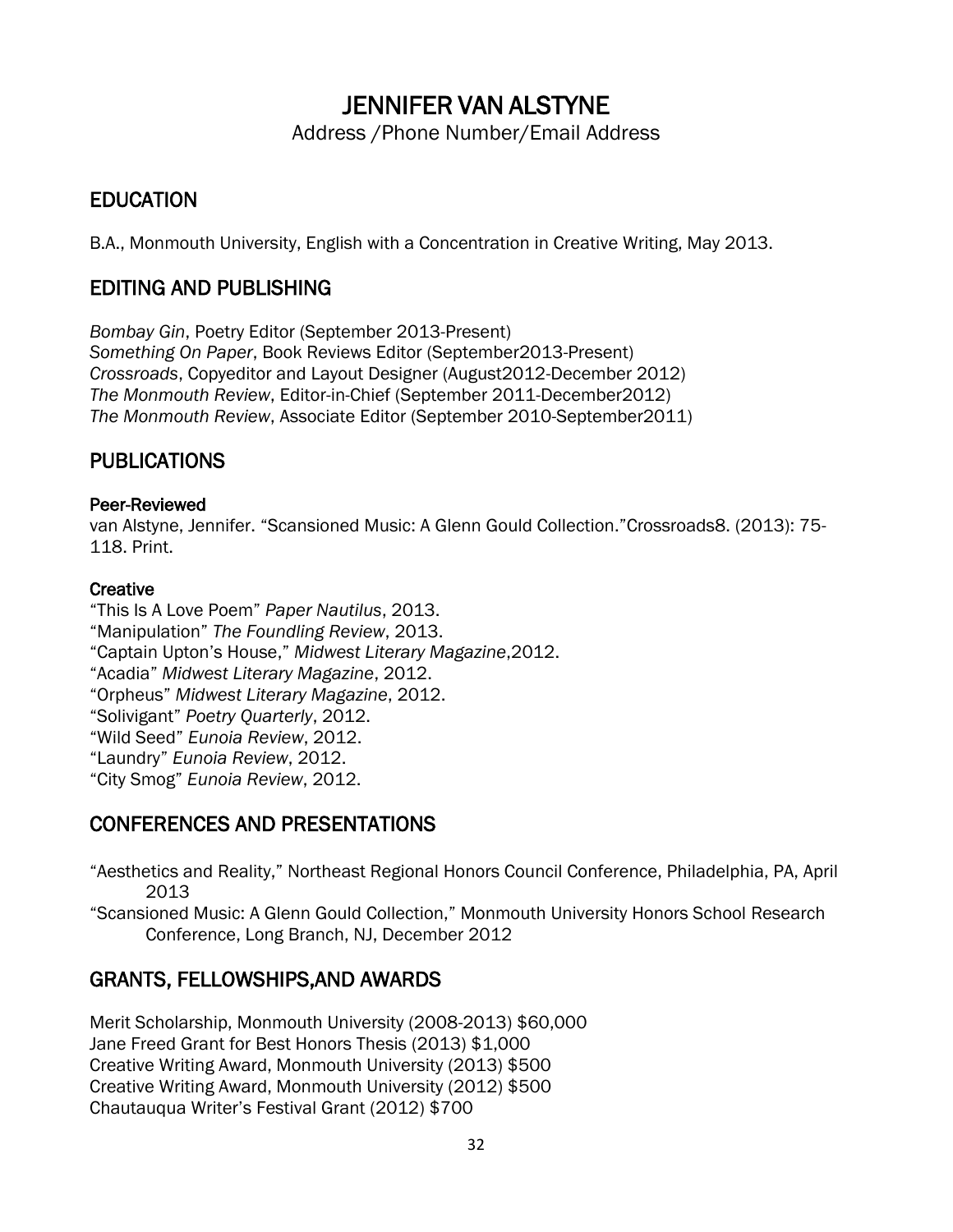## ADMINISTRATIVE EXPERIENCE

Skills: Budgeting, Microsoft Office (Excel, Word,Outlook, Publisher, Access), Event Planning, Administrative Assistance, Customer Service, Fundraising, CampusCall, Datatel, EMS Event Management Software

#### Monmouth University

Summer Conference Coordinator (2012-2013) Events Assistant (2012-2013) Sigma Tau Delta, President (2012-2013) Sigma Tau Delta, Vice-President (2011-2012) Resident Assistant (2011-2013) University Fundraiser (2008-2010)

## TEACHING EXPERIENCE

#### Monmouth University

Honors School Academic Mentor, Team Leader (2012-2013) Peer Tutor Coordinator (2011-2013) Honors School Academic Mentor (2011-2012) Peer Tutor (2009-2011)

## PROFESSIONAL DEVELOPMENT AND CERTIFICATIONS

Resident Assistant In-Service/Orientation, 2013, 2012, 2011 Level 1 Tutor, College Reading and Learning Association, 2012 Tutoring Center In-Service/Orientation, 2012, 2011, 2010, 2009 Academic Mentor In-Service/Orientation, 2012, 2011

## **SERVICE**

Ministry of Artistic Intent, member (2010-Present) Artists community in Central New Jersey that puts on 3 major fundraiser events per year as well as hosting a bi-weekly reading series

## REFERENCES

Michael Waters, Graduate Faculty, Monmouth University, Address, Phone number Lu-Ann Russell, Director of Conference and Event Services, Monmouth University, Address, Phone number

Kevin Dooley, Dean of the Honors School, Monmouth University. Address, Phone number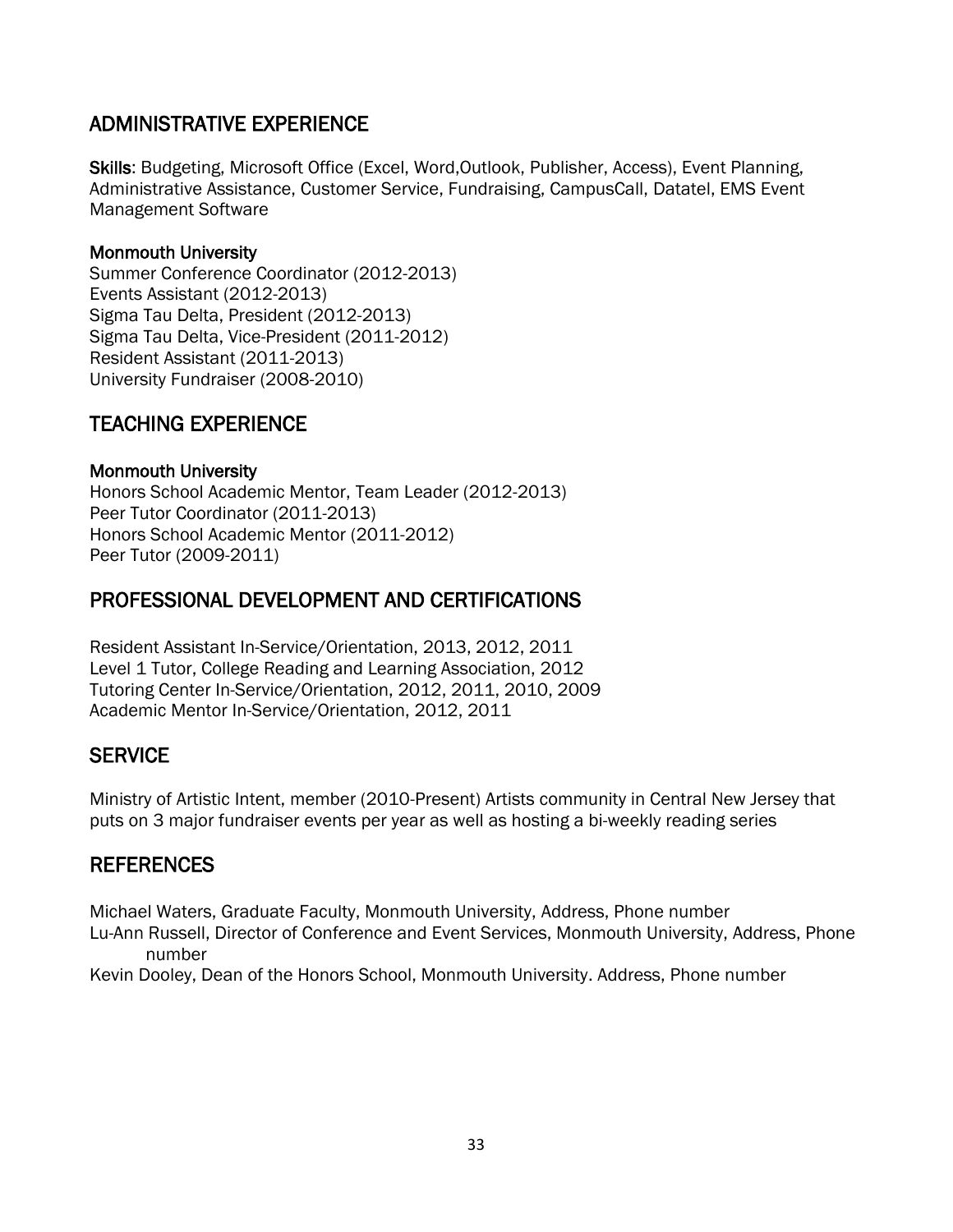## WHAT IS A RESUME?

Where a CV focuses on academic accomplishments and specifics about your research interests, a resume emphasizes your skills and experience. You use a CV when applying for graduate school (in many different fields!) and a resume when applying for a job, whether that job be in the private, public, or non-profit sector.

A resume is typically shorter than a CV, as it is a concise, focused document meant to be read quickly. Still lead with your education and/or credentials. After that, there are two primary formats you can follow: skills or chronological.

From OWL at Purdue:

The skills style is well suited to students who have gained valuable experience through a number of unrelated jobs and courses. This format is also appropriate for people who are making a significant change in careers. It emphasizes what you can do, not where you have worked. Applicable skills can be established through any activities that you feel will demonstrate your qualifications: courses, work, volunteer activities, personal life, and so forth.

For example, if you talked to customers as you waited on them at McDonald's or investigated shipper's presentations in a psychology course, you have demonstrated communications skills. However, try to match your skills to the position you are applying for. If you are applying for a Customer Service Representative position, you might list the McDonald's and the moving company activities under a heading called Customer Service Skills.

…..

The chronological style of organization is most useful for people who have work experience in positions which are closely related to their desired employment. This style is also most suited to people who have not had long periods of unemployment time between jobs. This format starts with the present, or most recent, job and progresses back in time.

Link to [Owl at Purdue Resumes and CVs website](https://owl.purdue.edu/owl/job_search_writing/resumes_and_vitas/index.html)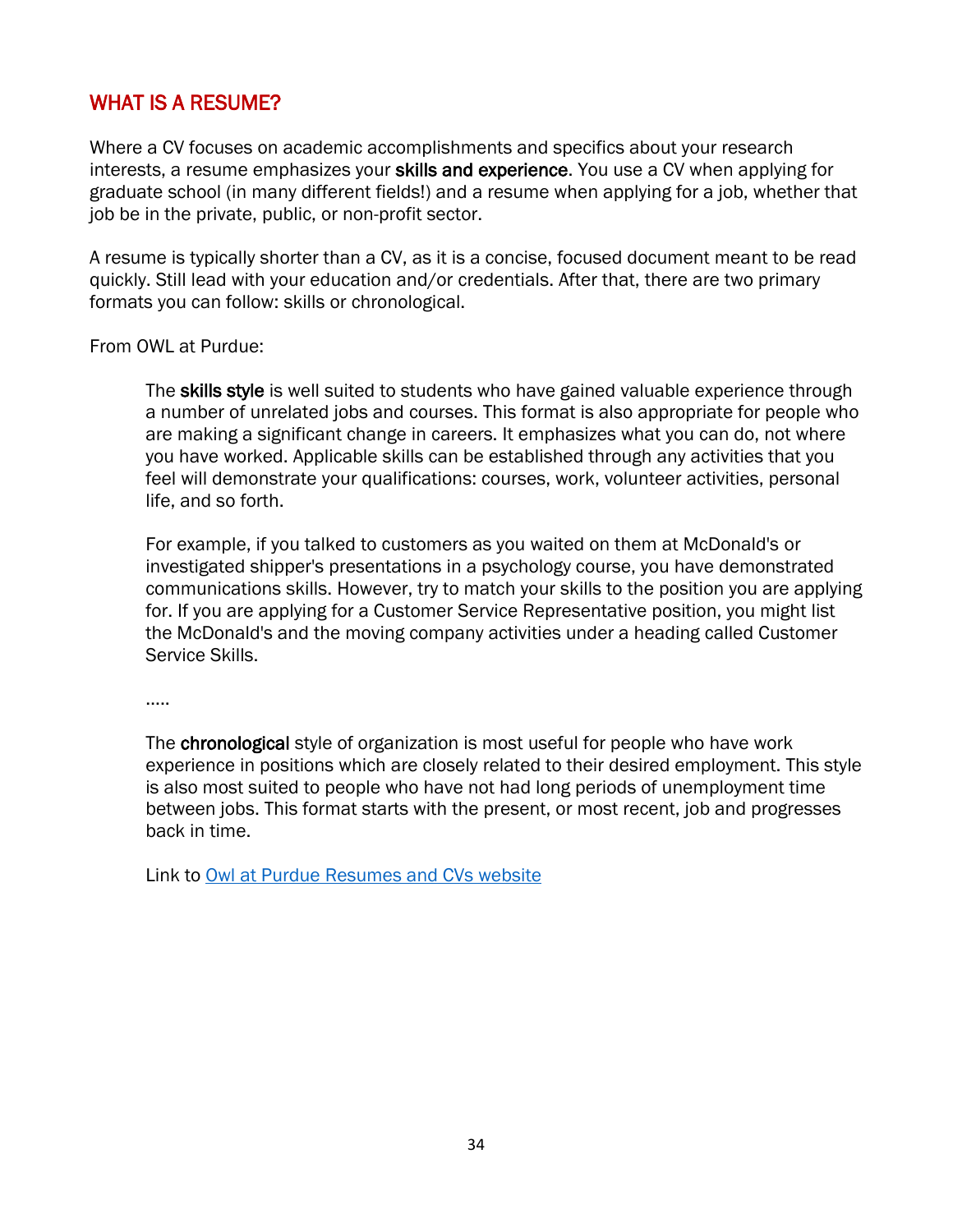## Sample Resumes

- <span id="page-34-0"></span>1. Chronological Style
- 2. Skills Style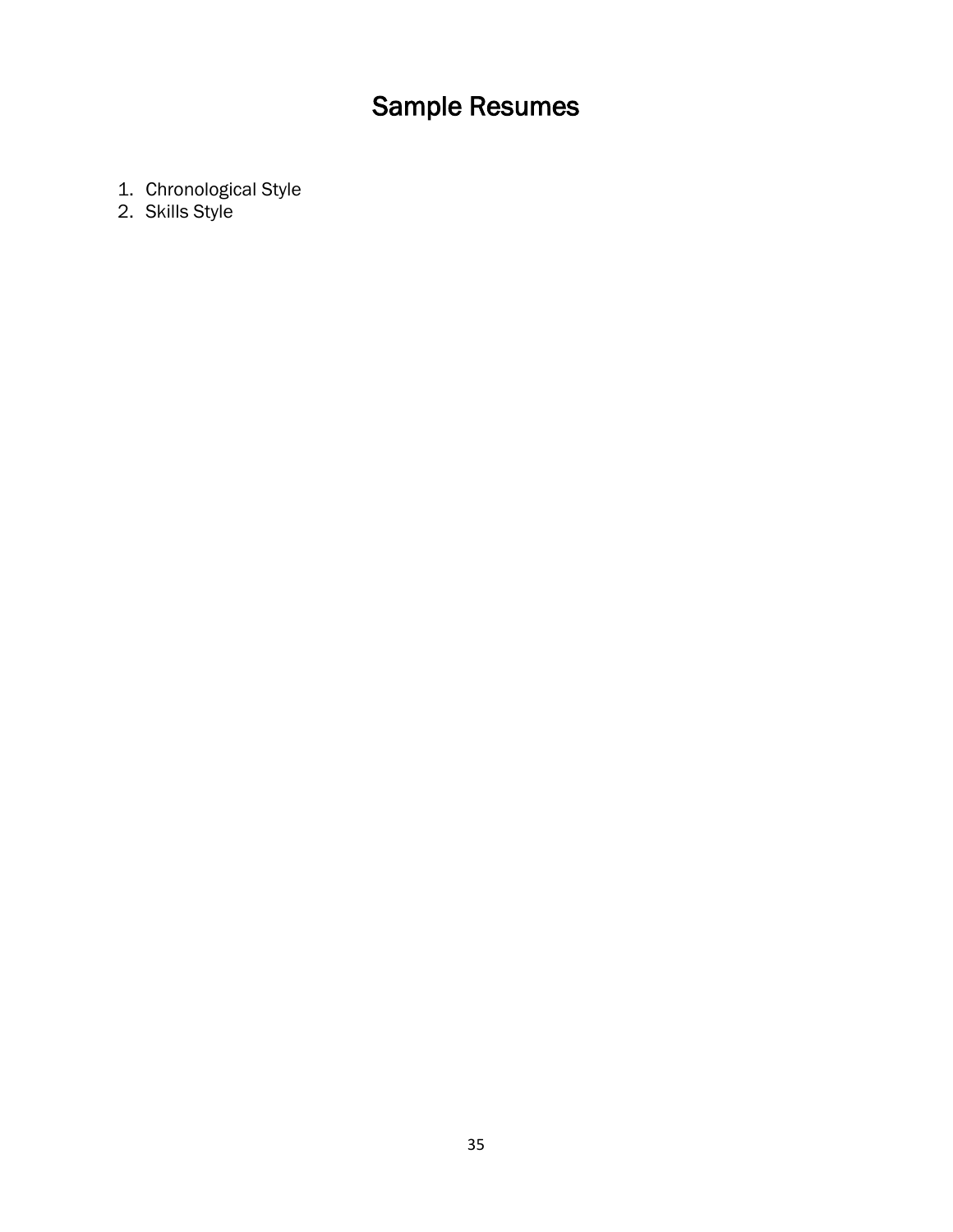## **DAVID ENGLISH MAJOR**

#### **Home Address: Work Address:**

123 Persimmon Dr. 1021 Rex Street Lafayette, LA 70508 Lafayette, LA 70503 (337) 555‐5555 (337) 555‐555 david.english.major@gmail.com cayenne@louisiana.edu

## **Career Objective**

A career in tutoring and college preparation for high school students

#### **Education**

Bachelor of Arts in English, May 2019 Double Minors: German and Black Studies University of Louisiana at Lafayette, Lafayette, LA GPA: 3.92 of 4.0

#### **Work Experience**

#### **Writing Center Tutor,** University of Louisiana at Lafayette August 2017- present

- Assisted students with writing and grammatical skills.
- Maintained filing system and appointment books.
- Led a university wide writing center workshop to help assist students entering the job market in their respective fields.

#### **Rougarou Online Literary Journal, Editor** University of Louisiana at Lafayette August *2*017-May 2018

• Reviewed poems and short story submissions for publication.

#### **Indianapolis Museum of Art**, 123 W 1st St., Indianapolis, IN

Summer 2015, Summer 2016

- Staffed public-facing information desk
- Led tours for local high school art classes

#### **Honors and Activities**

Sigma Tau Delta English Honor Society, Secretary 2018-2019 Scholar Program Research Fellowship, 2016-2019 Dean's List ‐ Fall 2017, Fall 2018, Spring 2019

*References available upon request*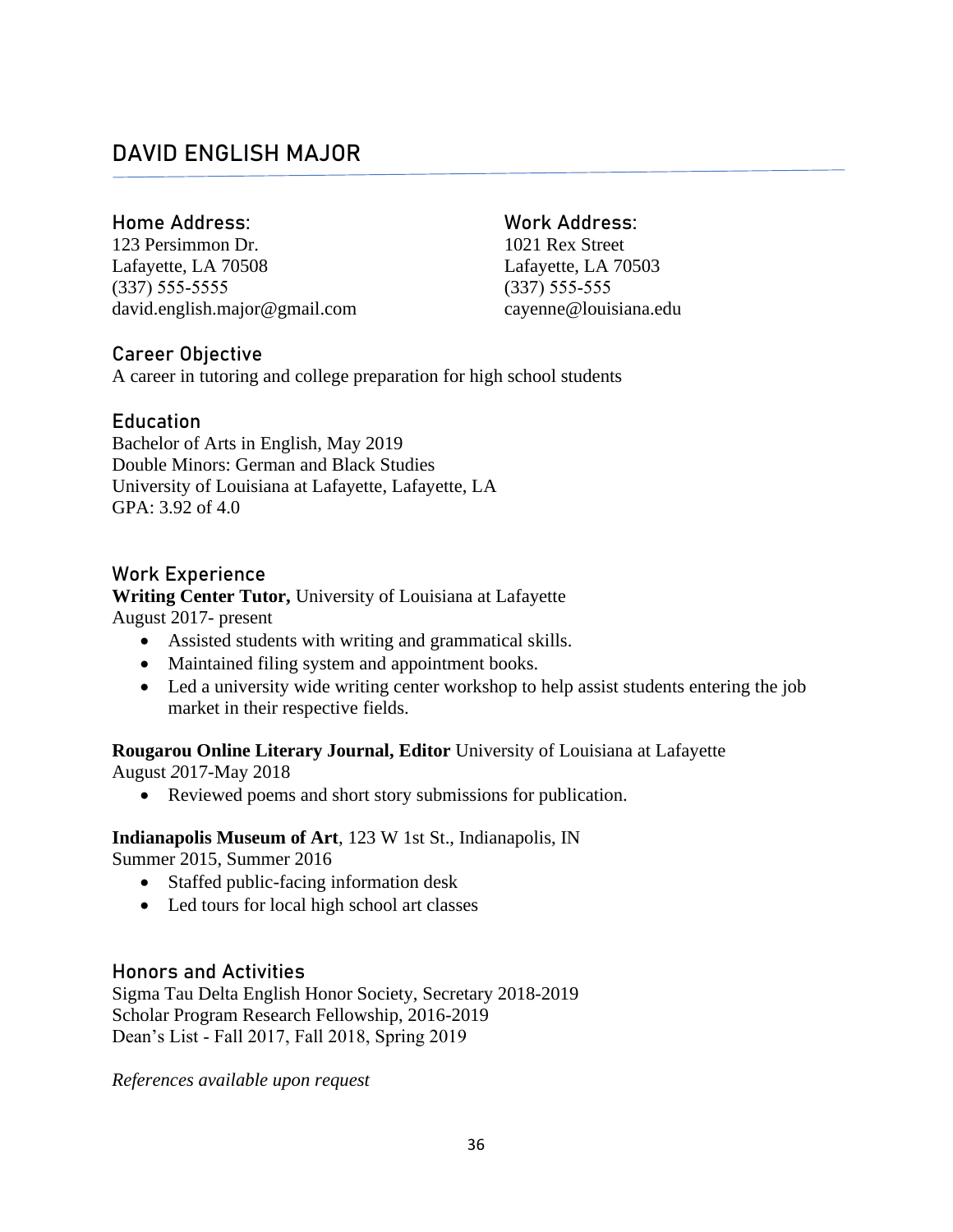## **SALLY STUDENT** [Mailing address]

[email address] [phone number]

## **EDUCATION**

## *Bachelor of Arts in English, Creative Writing Concentration*

*Minor in French* University of Louisiana at Lafayette**,** May 2021 Magna Cum Laude: 3.8 Overall GPA

#### **Relevant Courses:**

- Advanced Creative Writing Workshop
- History of Children's Literature
- Francophone Popular Culture: The Graphic Novel
- Professional Ethics
- French Love Stories
- Creative Writing: Fiction
- Creative Writing: Drama

## **AWARDS**

- Taylor Opportunity Program for students (TOPS) Performance Award (tuition plus stipend), State of Louisiana, 2017-2021
- Distinguished Freshman Scholarship, UL Lafayette, 2017-2018

## **SKILLS**

- Writing
- Editing
- French oral and written proficiency
- Microsoft Word Certified

References available upon request.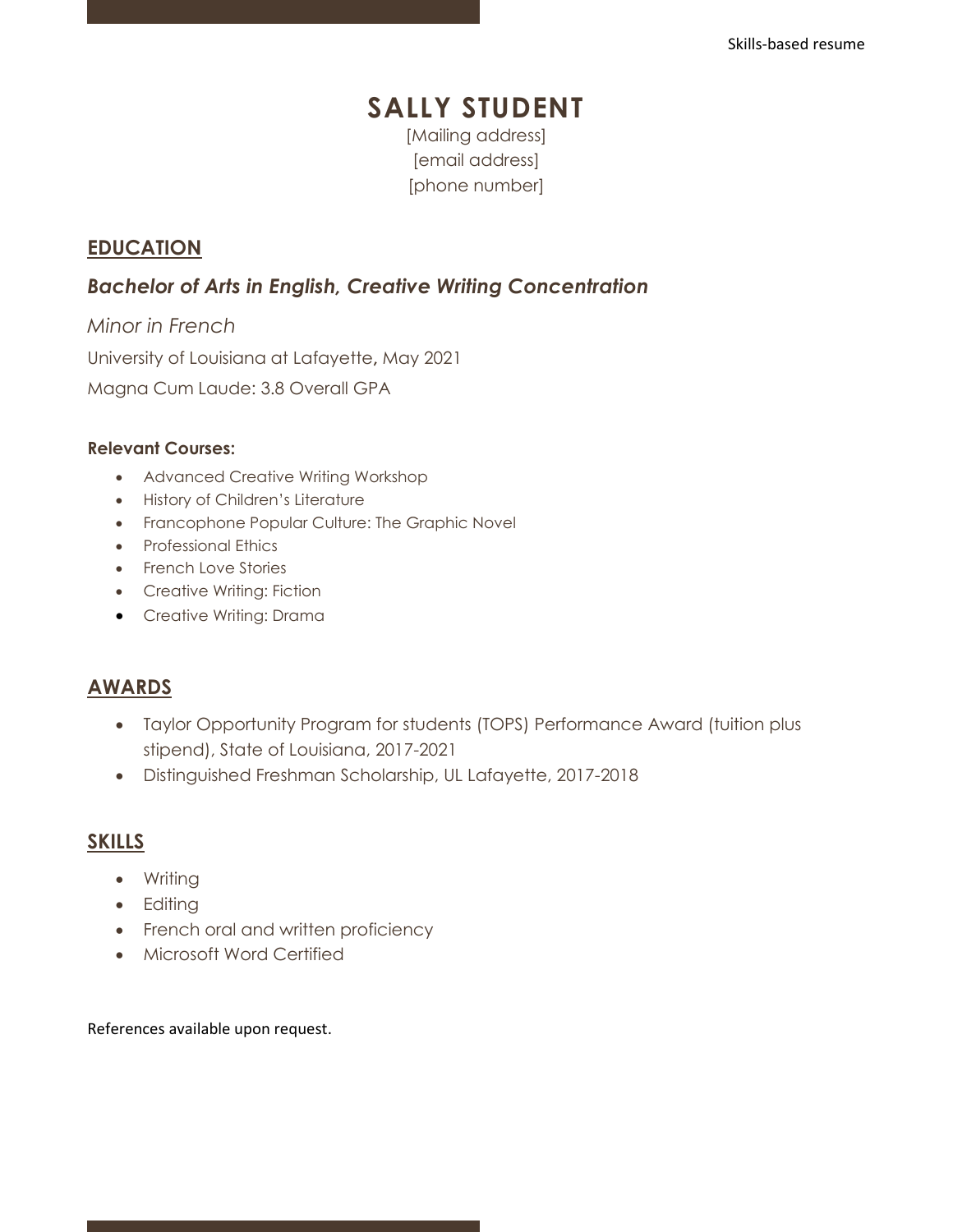## Forms

<span id="page-37-0"></span>1. Independent Study Request Form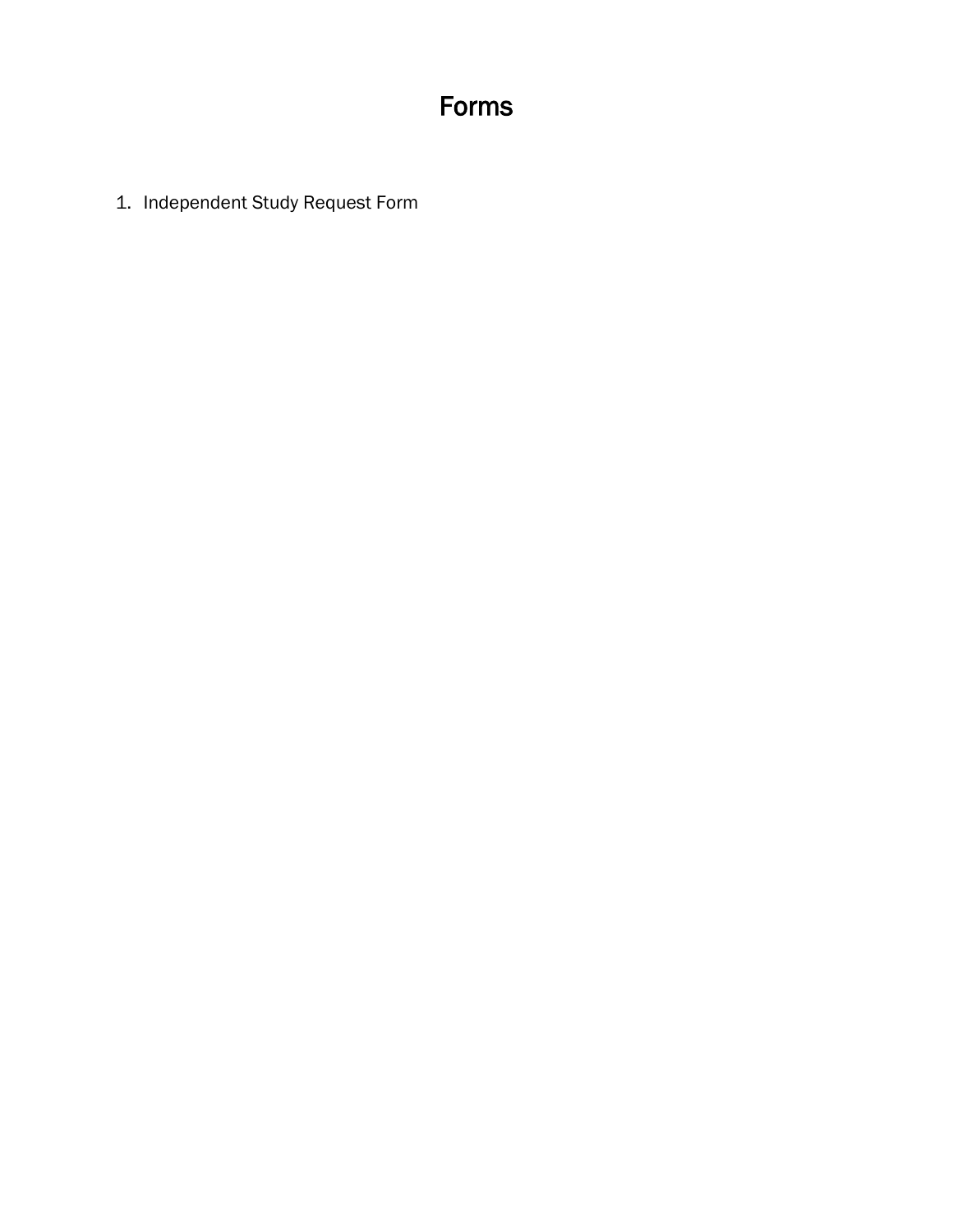#### Information and Permission Form for ENGL297-98 and 497-98

| Instructor's Name: |        | Course: $297 / 298 / 497 / 498$ Sec: |  |  |
|--------------------|--------|--------------------------------------|--|--|
| Student's Name:    |        | ULID:                                |  |  |
| College:           | Major: | Classification:                      |  |  |

**This form must be completed by the student with required approval signatures obtained before registration for a directed studies course in the English Department.**

1. What previous credits have you earned in ENGL 297-98, 497-98? When and what was the subject of each study?

2. Are you applying for any other directed study in English this semester? If so, explain.

3. Write a prospectus for this project, attaching extra sheets if necessary.

4. Justify this project by explaining why you wish to substitute it for a regular course in the English Department, attaching extra pages if necessary.

\_\_\_\_\_\_\_\_\_\_\_\_\_\_\_\_\_\_\_\_\_\_\_\_\_\_\_\_\_\_\_\_\_\_\_\_\_\_\_

Project approved by:

Faculty Member who will direct study Student's Advisor

\_\_\_\_\_\_\_\_\_\_\_\_\_\_\_\_\_\_\_\_\_\_\_\_\_\_\_\_\_\_\_\_\_

Department Head, English

Student's Signature

Date

*Office Use Only*: English Department Administrative Assistant will open a section of the course and put that section number at the top of this form and have student register for that course and section number. Once this is done, place one copy of the approved form and prospectus in the mailbox of the Undergraduate Coordinator and give one copy to the faculty member directing the study. Keep a copy with all signatures.

\_\_\_\_\_\_\_\_\_\_\_\_\_\_\_\_\_\_\_\_\_\_\_\_\_\_\_\_\_\_\_\_\_\_\_\_\_ \_\_\_\_\_\_\_\_\_\_\_\_\_\_\_\_\_\_\_\_\_\_\_\_\_\_\_\_\_\_\_\_\_\_\_\_\_